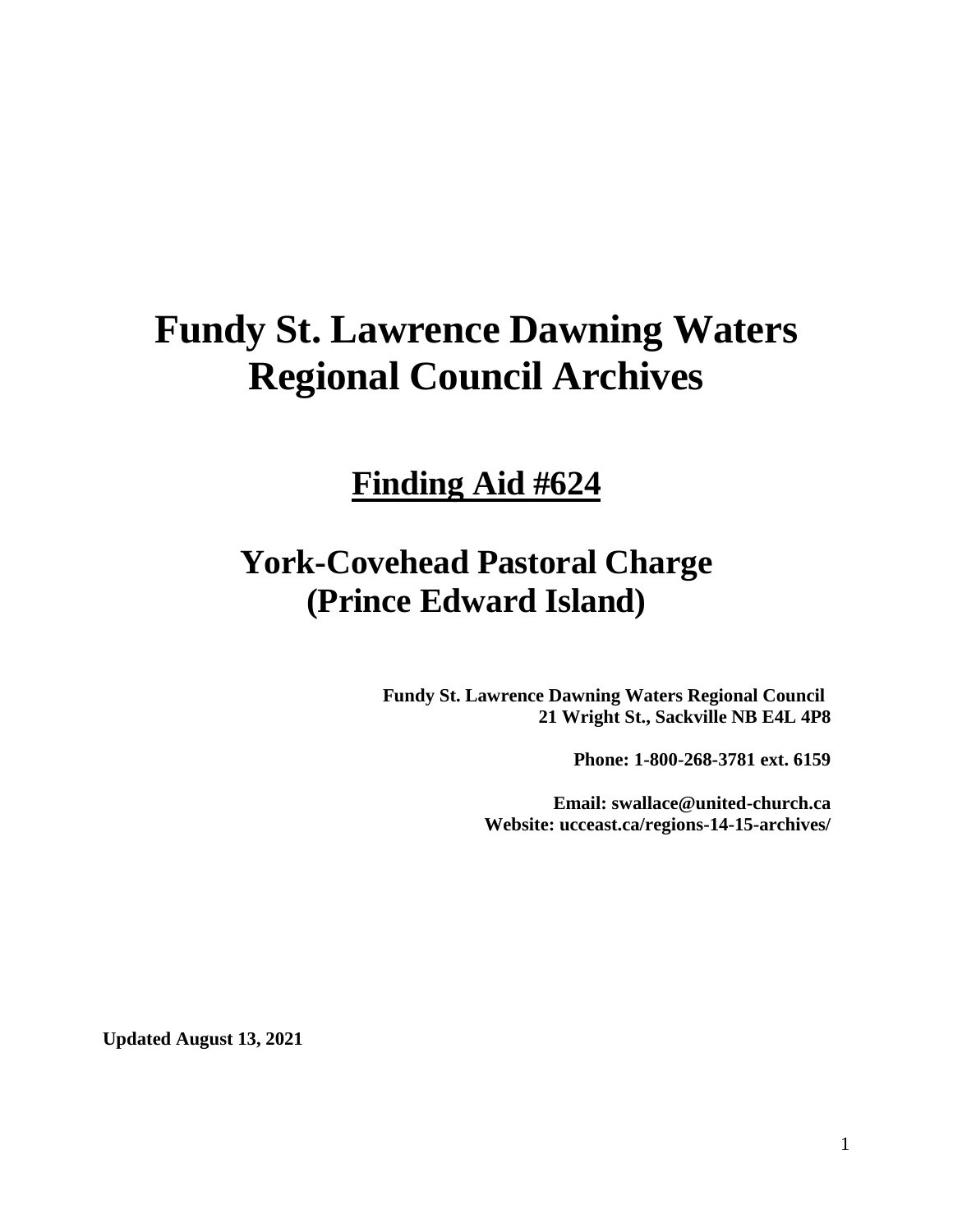## **Table of Contents**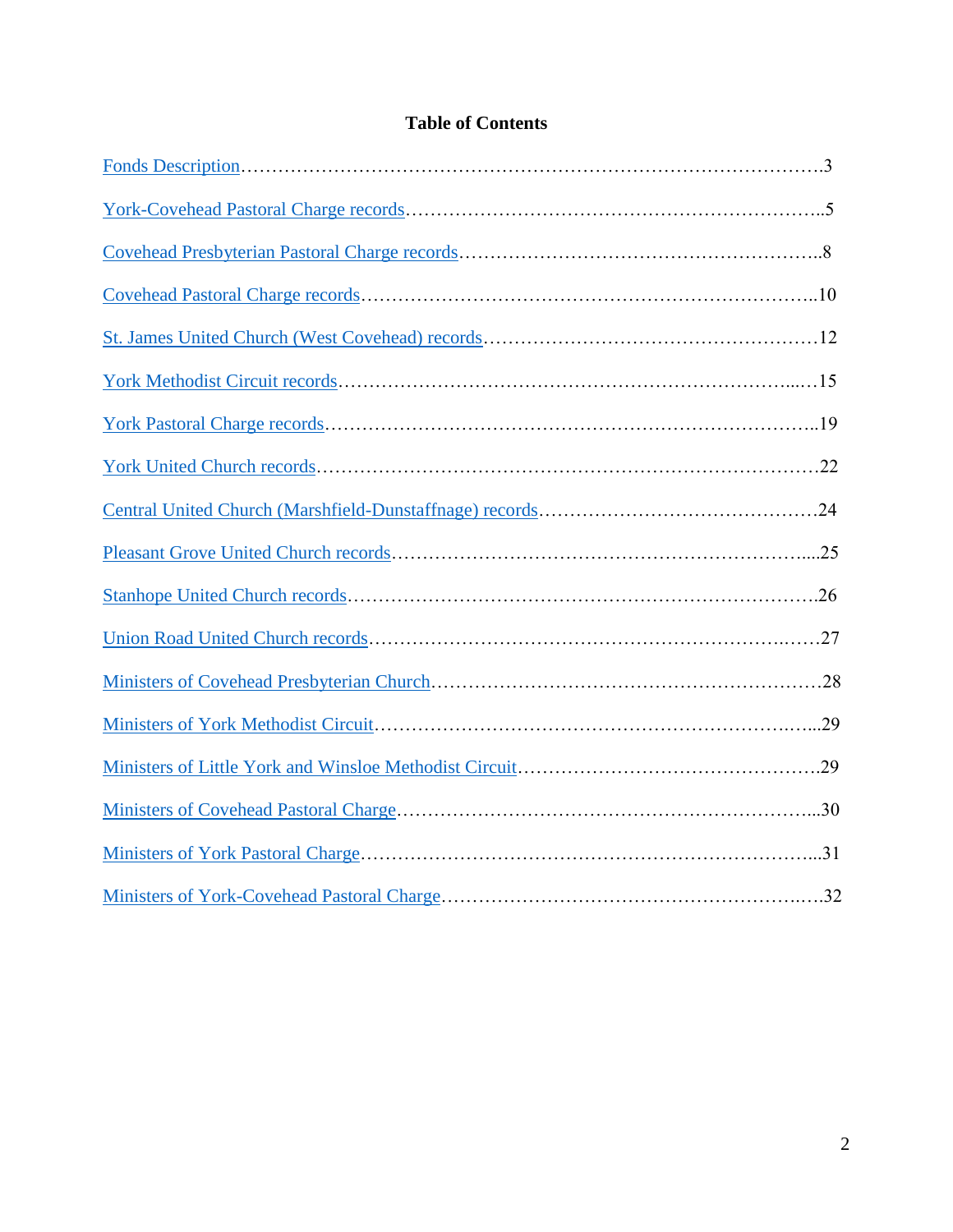<span id="page-2-0"></span>**Reference Number:** PC/624 **Title:** York-Covehead Pastoral Charge fonds **Dates:** 1842; 1852; 1857; 1860-2018 **Extent:** 1.05 metres of textual records

**Administrative History:** A pastoral charge consists of one or more communities of faith under the spiritual leadership of a minister. The pastoral charge title usually reflects the breadth of the geographic area encompassing the charge.

York-Covehead Pastoral Charge is located on Prince Edward Island. Communities of faith are Central, Stanhope, West Covehead (St. James), and York.

In 1925, the Congregational, Methodist and most Presbyterian Churches were united into one denomination--The United Church of Canada.

After church union in 1925, York-Marshfield Pastoral Charge consisted of the preaching points of Brackley, Marshfield, Pleasant Grove, and York. The name of the pastoral charge was changed to York Pastoral Charge in 1950.

In 1925, Covehead Pastoral Charge consisted of the preaching points of West Covehead, Covehead Road, Stanhope, and Union Road. Covehead Road was last listed as a preaching place in 1963.

In 1967, Covehead Pastoral Charge and York Pastoral Charge were amalgamated to form the York-Covehead Pastoral Charge. This new pastoral charge contained Central, Pleasant Grove, Stanhope, West Covehead, and York. Union Road United Church was closed at this time and the building sold in 1973.

Pleasant Grove United Church was closed in 2012.

Effective January 1, 2019, The United Church of Canada underwent some structural changes including the elimination of all Presbyteries. At this time, York-Covehead Pastoral Charge became part of the Fundy St. Lawrence Dawning Waters Regional Council.

**Custodial History:** Information about the custody of these records prior to acquisition is incomplete.

**Scope and Content:** Sous-fonds consists of baptism/marriage/burial records; membership rolls; minutes; financial records; reports; orders of service; a record book and sermons belonging to Rev. Thomas Wilson; a temperance pledge register; unpublished histories; and newspaper clippings from York-Covehead Pastoral Charge Fonds is composed of the following sous-fonds:

York-Covehead Pastoral Charge records Covehead Presbyterian Church records Covehead Pastoral Charge records St. James United Church (West Covehead) records York Methodist Circuit records York Pastoral Charge records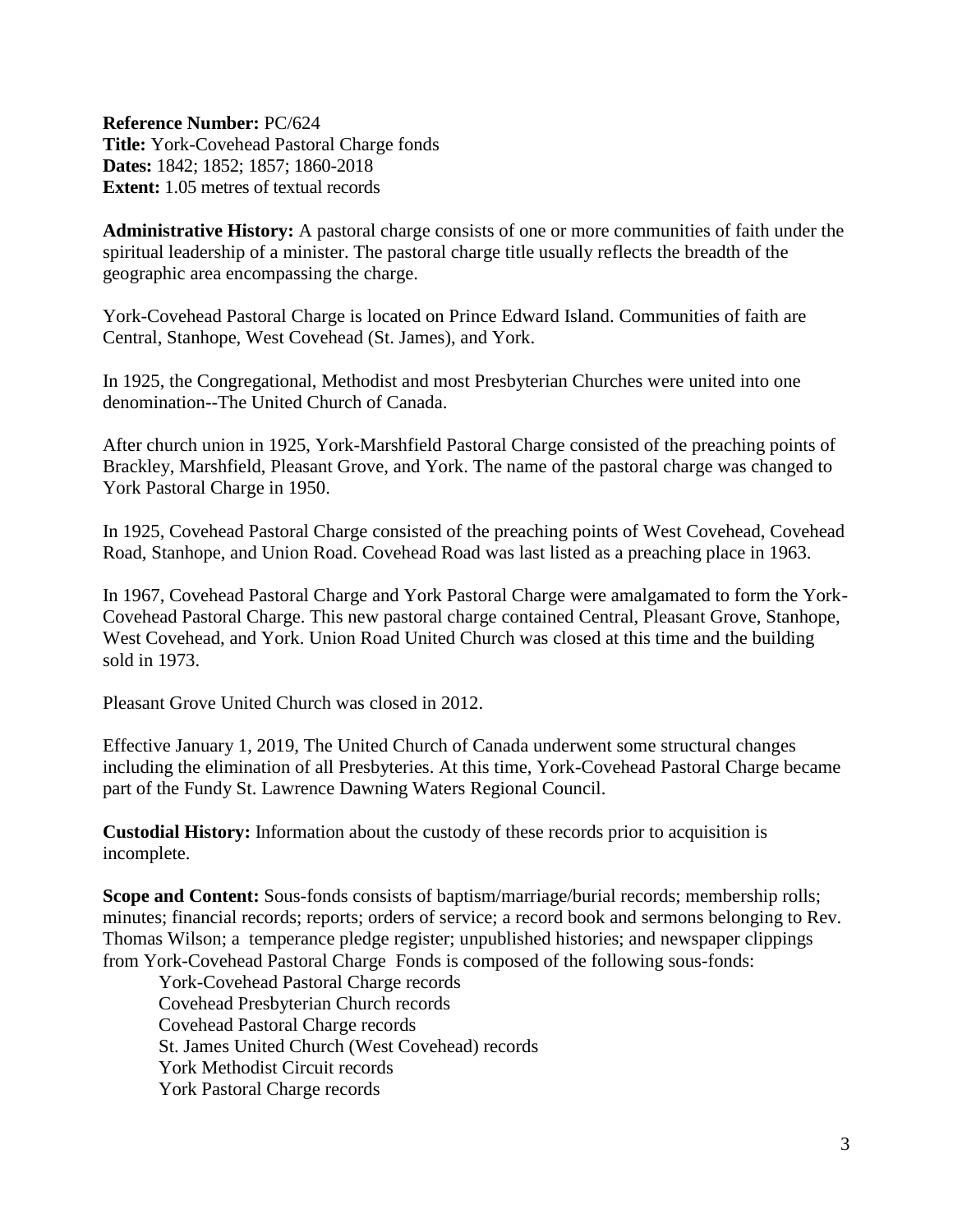York United Church records Central United Church (Marshfield-Dunstaffnage) records Pleasant Grove United Church records Stanhope United Church records Union Road United Church records

#### **Notes:**

**Source of Supplied Title Proper:** Title based on contents of fonds.

**Accruals:** Further accruals are expected.

**Immediate Source of Acquisition:** The majority of the records were received from the pastoral charge in 2014 (accessions 14-008 and 14-086); 2017 (accession 17-049); and 2020 (accession 20- 025). It is unknown when the other records were received.

**Related Records:** See Mount Stewart-Morell-St. Peter's Bay Pastoral Charge fonds. See also W. Burton Crowe fonds for a photograph of St. James United Church (West Covehead) and a photograph of York United Church.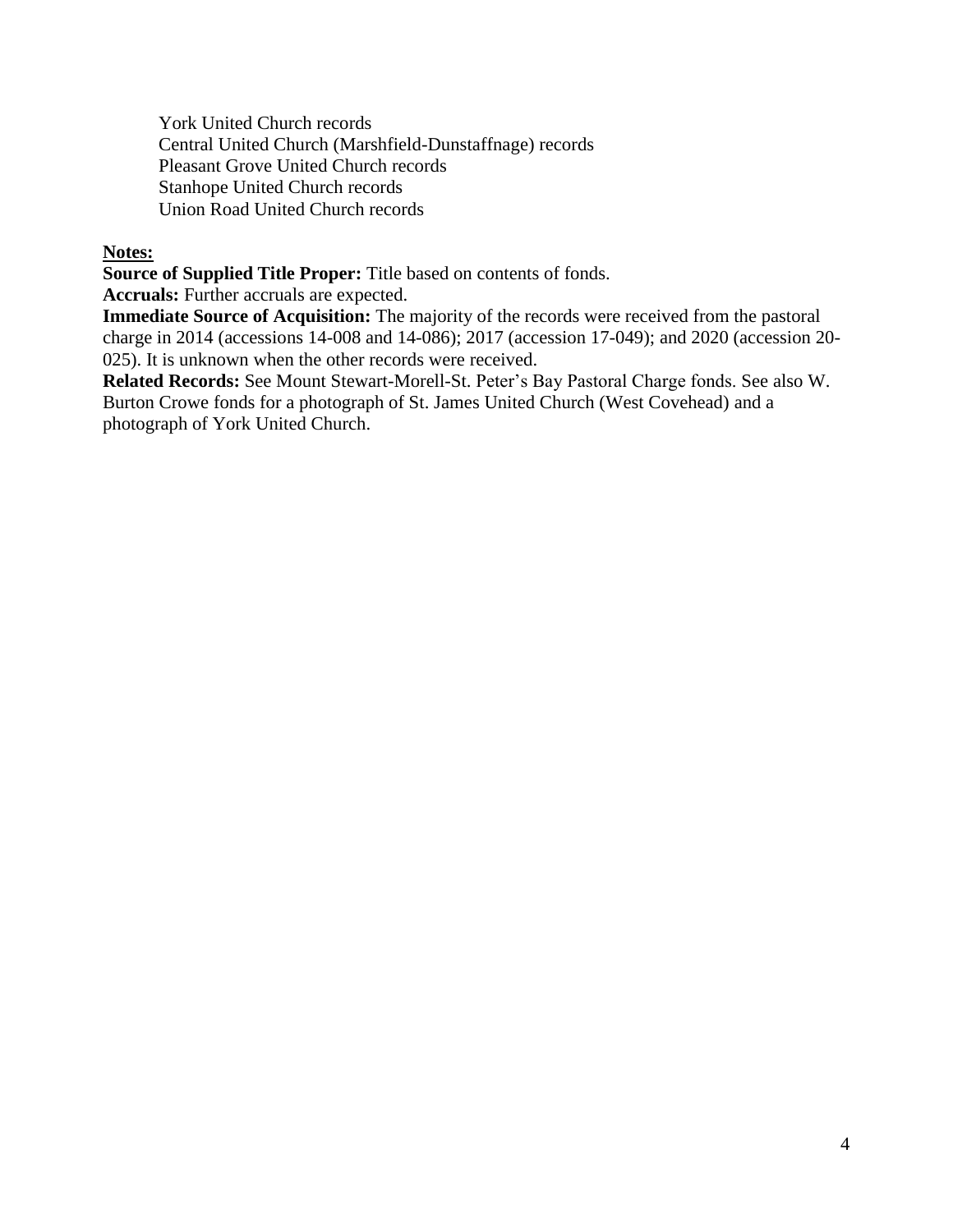<span id="page-4-0"></span>**Reference Number:** PC/624/1 **Title:** York-Covehead Pastoral Charge records **Dates:** 1966-2018 **Extent:** 38 cm of textual records

**Scope and Content:** Sous-fonds consists of baptism/marriage/burial records; membership rolls; minutes; financial records; reports; and an order of service from York-Covehead Pastoral Charge. Sous-fonds is composed of the following series:

Baptism/Marriage/Burial Records Membership Records Records of Congregation Records of Official Board Records of Session Records of Board of Trustees Records of Treasurer Records of Men's Organizations Annual Reports Orders of Service

#### **Note:**

**Source of supplied title proper:** Title based on contents of sous-fonds

#### **File List:**

#### **Baptism/Marriage/Burial Records**

| <b>File Number</b><br>PC/222/8 | <b>File Title/Description</b><br>Baptism register<br>Also includes baptisms from York Pastoral<br>Charge (1955-1966)                                                                                    | <b>Dates</b><br>1966-February 6, 1977 |
|--------------------------------|---------------------------------------------------------------------------------------------------------------------------------------------------------------------------------------------------------|---------------------------------------|
| PC/179/5                       | Register:<br>Marriages (1966-September 12, 1976)<br>Burials (1966-January 27, 1977)<br>Also includes records from York and<br>Winsloe Methodist Circuit/York-<br>Marshfield Pastoral Charge (1913-1966) | 1966-1977                             |
| PC/179/10                      | Register:<br>Marriages (April 2, 1977-October 24,<br>1987)<br>Baptism (February 20, 1977-October 19,<br><b>1980</b> )<br>Burials (February 27, 1977-February 5,<br>1986)                                | 1977-1987                             |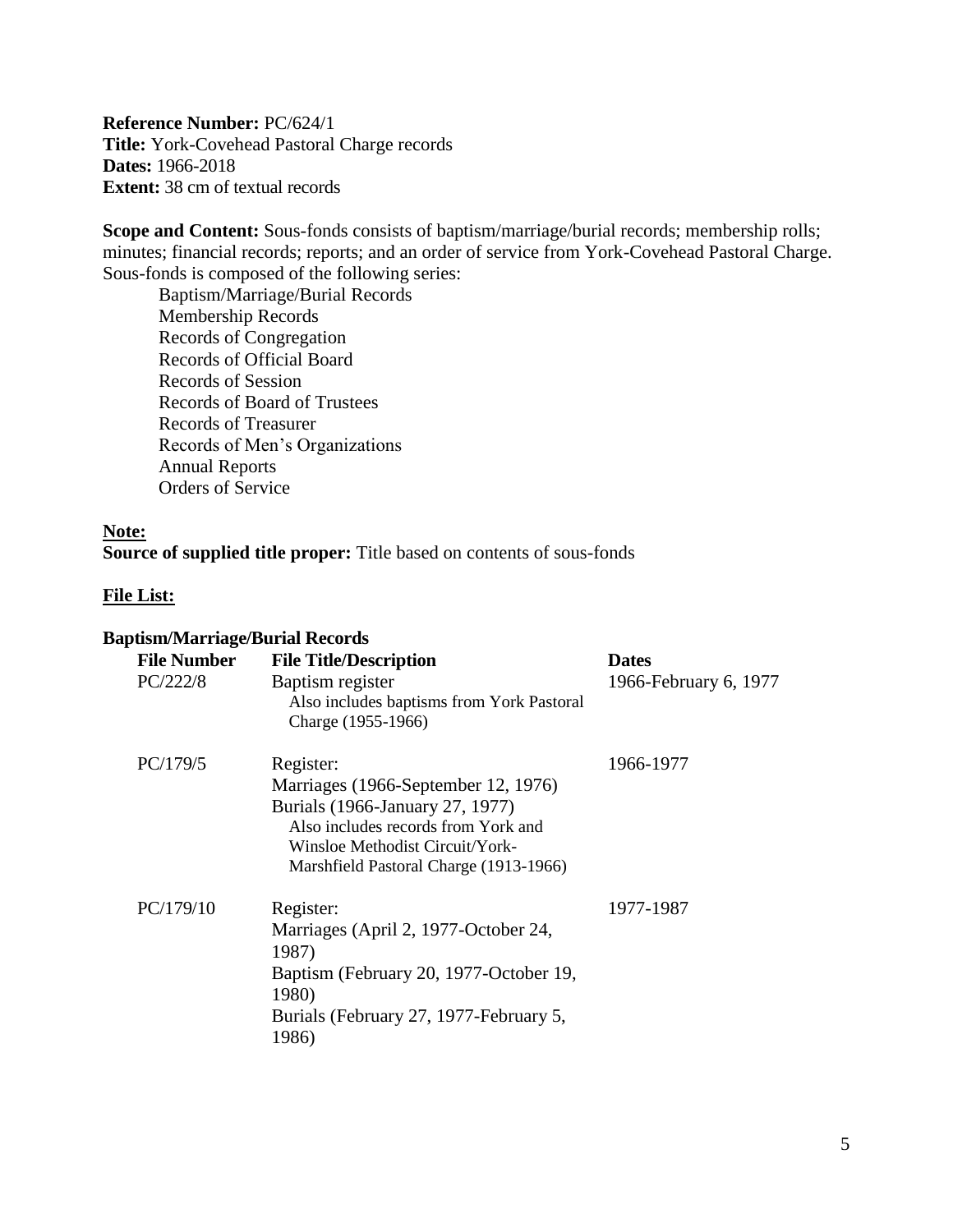## **Membership Records**

| <b>File Number</b><br>PC/179/9   | <b>File Title/Description</b><br>Communion roll<br>Includes historical notes, plan of<br>organization, list of officer, rules for<br>communion roll, roll of elders, and roll of<br>ministers | <b>Dates</b><br>1925-1976               |
|----------------------------------|-----------------------------------------------------------------------------------------------------------------------------------------------------------------------------------------------|-----------------------------------------|
| PC/179/11                        | Historic roll                                                                                                                                                                                 | 1965-1986                               |
| <b>Records of Congregation</b>   |                                                                                                                                                                                               |                                         |
| <b>File Number</b><br>PC/500/1   | <b>File Title/Description</b><br>Congregational meeting minutes<br>Also includes Official Board minutes<br>$(2010-2015)$                                                                      | <b>Dates</b><br>October 2010-2015       |
| <b>Records of Official Board</b> |                                                                                                                                                                                               |                                         |
| <b>File Number</b><br>PC/222/3   | <b>File Title/Description</b><br>Minutes                                                                                                                                                      | <b>Dates</b><br>April 1989-January 2003 |
| PC/178/21                        | Minutes                                                                                                                                                                                       | May 12, 2003                            |
| PC/178/22                        | Minutes                                                                                                                                                                                       | September 2003-November<br>2004         |
| PC/500/1                         | <b>Minutes</b><br>Also includes congregational meeting<br>minutes (October 2010-2015)                                                                                                         | October 2010-2015                       |
| <b>Records of Session</b>        |                                                                                                                                                                                               |                                         |
| <b>File Number</b><br>PC/222/9   | <b>File Title/Description</b><br><b>Minutes</b><br>Also includes minutes from Covehead<br>Pastoral Charge (1953-1968)                                                                         | <b>Dates</b><br>1968-November 1991      |
| PC/222/13                        | Minutes                                                                                                                                                                                       | April 6, 1992-October 5,<br>1998        |
| PC/180/6                         | Minutes                                                                                                                                                                                       | November 16, 1988-<br>November 23, 2009 |
| PC/500/2                         | Minutes                                                                                                                                                                                       | March 2010-November<br>2015             |
|                                  |                                                                                                                                                                                               |                                         |

### **Records of Board of Trustees**

| <b>File Number</b> | <b>File Title/Description</b> | <b>Dates</b>  |
|--------------------|-------------------------------|---------------|
| PC/178/13          | Manse inventory form          | March 1, 1975 |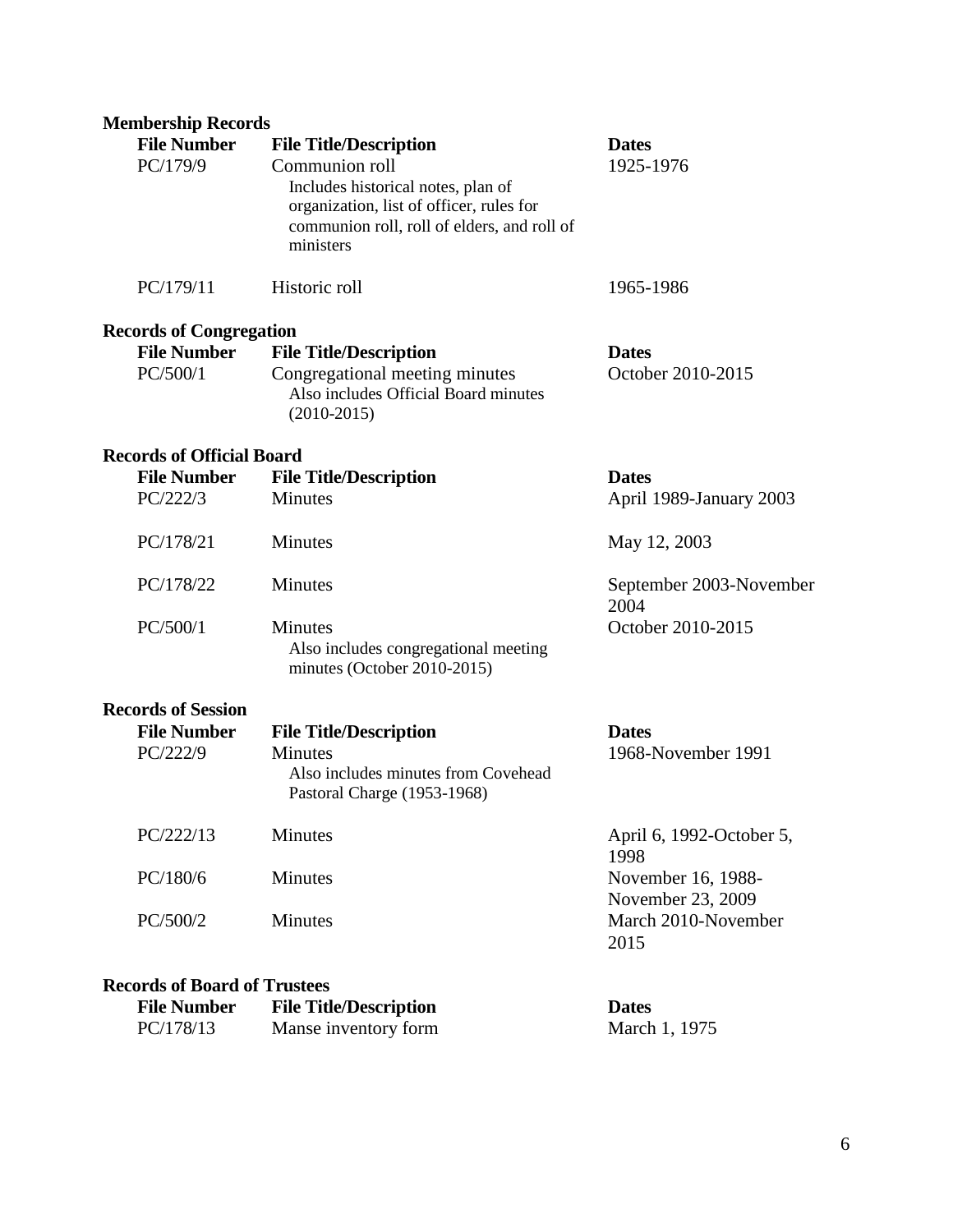| <b>Records of Treasurer</b>           |                                                                 |                                |
|---------------------------------------|-----------------------------------------------------------------|--------------------------------|
| <b>File Number</b>                    | <b>File Title/Description</b>                                   | <b>Dates</b>                   |
| PC/178/15                             | Cash book                                                       | 1966-1968                      |
|                                       | Also includes accounts from York Pastoral<br>Charge (1964-1966) |                                |
| <b>Records of Men's Organizations</b> |                                                                 |                                |
| <b>File Number</b>                    | <b>File Title/Description</b>                                   | <b>Dates</b>                   |
| PC/500/3                              | As One That Serves (AOTS) Men's Club<br>minutes                 | November 1958-1966             |
| PC/500/4                              | <b>AOTS</b> minutes                                             | 1967-January 1974              |
| PC/500/5                              | <b>AOTS</b> minutes                                             | February 1974-March 1979       |
| PC/500/6                              | <b>AOTS</b> minutes                                             | November 1979-February<br>1987 |
| PC/500/7                              | <b>AOTS</b> minutes                                             | May 1987-1999                  |
| PC/500/8                              | <b>AOTS</b> minutes                                             | 2000-June 2017                 |
| <b>Annual Reports</b>                 |                                                                 |                                |
| <b>File Number</b>                    | <b>File Title/Description</b>                                   | <b>Dates</b>                   |
| AR/610                                | Annual reports                                                  | 1967-1980; 1983; 1988;         |
|                                       |                                                                 | 2003-2009; 2010; 2011-         |
|                                       |                                                                 | 2018                           |
| <b>Orders of Service</b>              |                                                                 |                                |
| <b>File Number</b>                    | <b>File Title/Description</b>                                   | <b>Dates</b>                   |
| PC/180/8                              | Order of service for 100 <sup>th</sup> anniversary              | October 21, 1973               |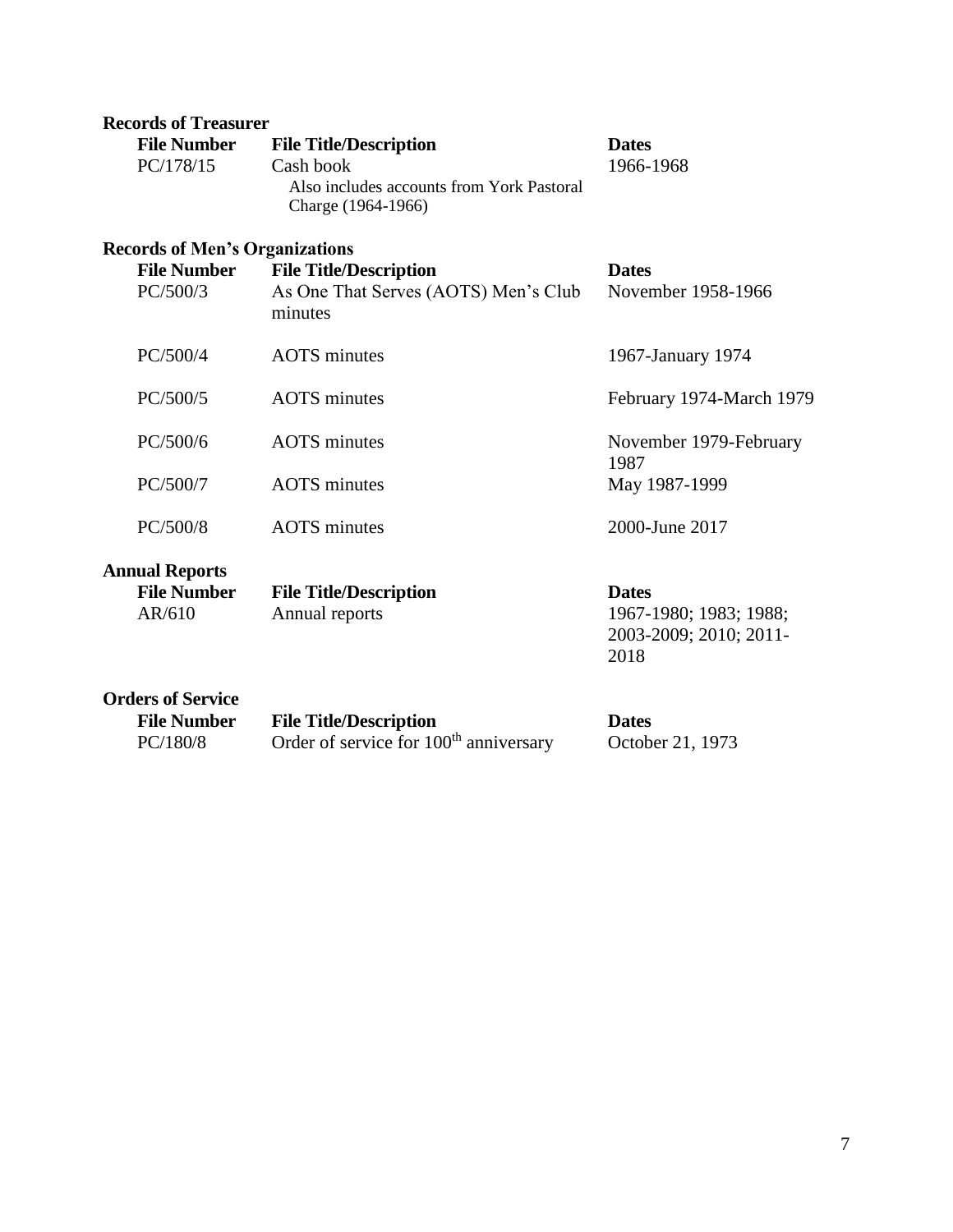<span id="page-7-0"></span>**Reference Number:** PC/624/2 **Title:** Covehead Presbyterian Church records **Dates:** 1866-1925 **Extent:** 5 cm of textual records

**Administrative History:** Covehead was the site where the first Protestant minister settled on Prince Island resided. The Rev. Theophilus DesBrisay had his residence there and drove 15 miles (24 kilometres) to Charlottetown to preach. He had arrived on Prince Edward Island in 1775. In early life, he had been Presbyterian and allowed the Presbyterian minister to use his church.

Through the efforts of Rev. James MacGregor, the Presbytery of Nova Scotia set up the first official Presbyterian congregation on the island in 1806. Prior to this, services had been held here sporadically between since 1744. This pastoral charge consisted of Covehead, St. Peter's, and Fortune. In this same year, Rev. Peter Gordon was ordained and inducted into the pastoral charge. One of the first Presbyterian churches, known as "The Barren's Church" was constructed in St. Peter's Harbour in 1806. A second church was constructed in 1812 on the site of the present-day Midgell Cemetery.

By July 1843, it was decided to divide the large congregation into two pastoral charges: West St. Peter's and Covehead became one pastoral charge and East St. Peter's and Bay Fortune formed a second pastoral charge. Due to rapid growth, West St. Peter's was separated from Covehead on July 28, 1852.

The first church at Covehead was built by the shore. This church was later moved a mile inland opposite the school. A new church was constructed around 1837. The church became part of The United Church of Canada in 1925.

In 1880, a Presbyterian church was built in Stanhope on land donated by Samuel Lawson.

**Scope and Content:** Sous-fonds consists of baptism/marriage/burial records; a membership roll; and minutes from Covehead Presbyterian Church. Sous-fonds composed of the following series:

Baptism/Marriage/Burial Records Membership Records Records of Women's Organizations

#### **Note:**

**Source of supplied title proper:** Title based on contents of sous-fonds

#### **File List:**

#### **Baptism/Marriage/Burial Records**

| <b>File Number</b> | <b>File Title/Description</b>       | <b>Dates</b> |
|--------------------|-------------------------------------|--------------|
| PC/179/3           | West Covehead Presbyterian register | 1866-1925    |
|                    | (transcription):                    |              |
|                    | Baptisms (March 10, 1866-1925)      |              |
|                    | Marriages (October 23, 1901-1925)   |              |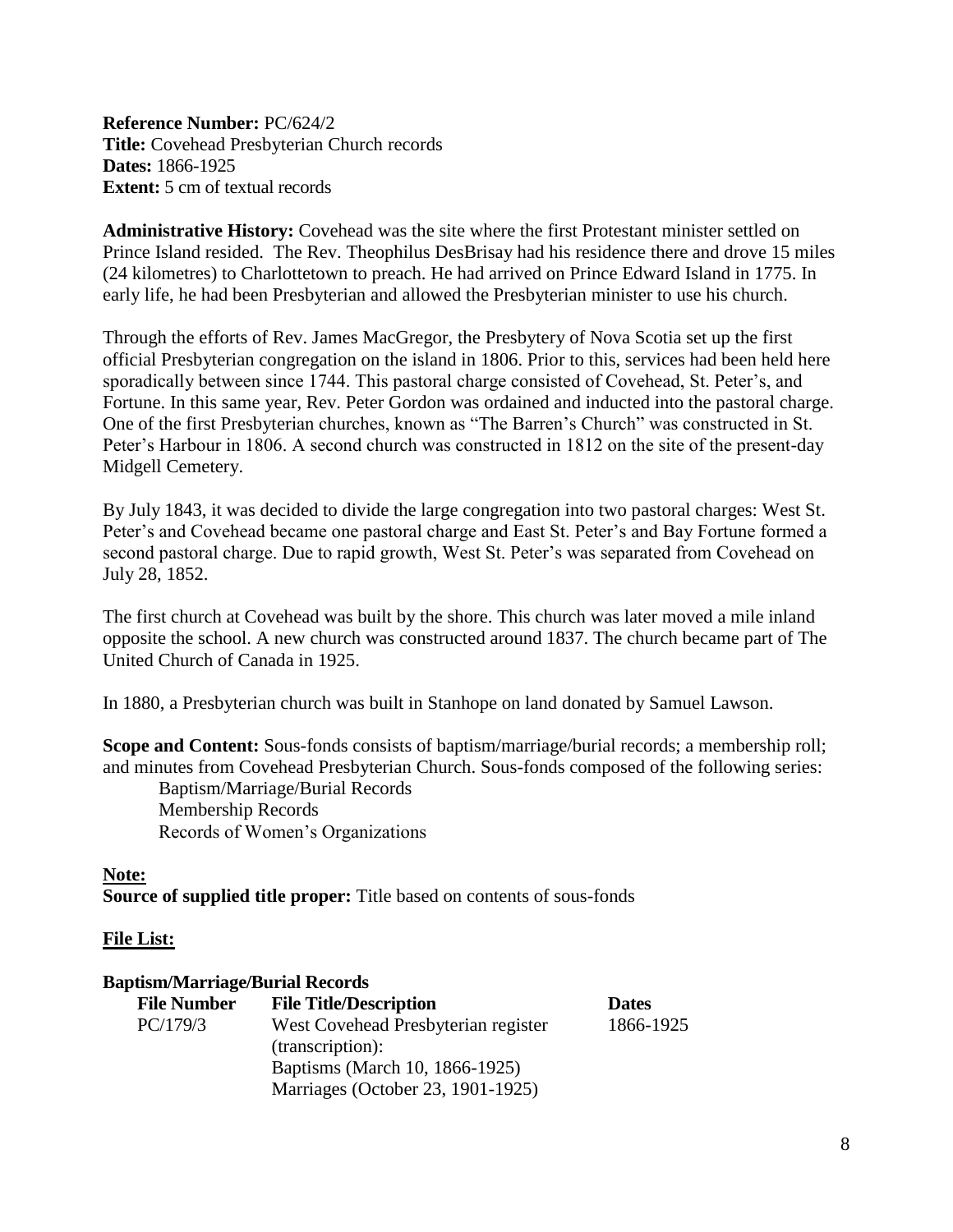Burials (October 8, 1901-1925) Also includes a communion roll from Covehead Presbyterian/United Church and baptism/marriage/burial records (1925- 1970) from West Covehead United Church

## **Membership Records**

| <b>File Number</b> | <b>File Title/Description</b>             | <b>Dates</b> |
|--------------------|-------------------------------------------|--------------|
| PC/179/3           | Communion roll                            | 1890-1925    |
|                    | Also includes a communion roll from       |              |
|                    | West Covehead United Church (1925-        |              |
|                    | 1964) and baptism/marriage/burial records |              |
|                    | (1866-1970) from West Covehead            |              |
|                    | Presbyterian/United Church                |              |
|                    |                                           |              |

## **Records of Women's Organizations**

| <b>File Number</b> | <b>File Title/Description</b>        | <b>Dates</b> |
|--------------------|--------------------------------------|--------------|
| PC/222/6           | WMS minutes and roll                 | 1923-1925    |
|                    | Also includes minutes from St. James |              |
|                    | United Church (1925-1932)            |              |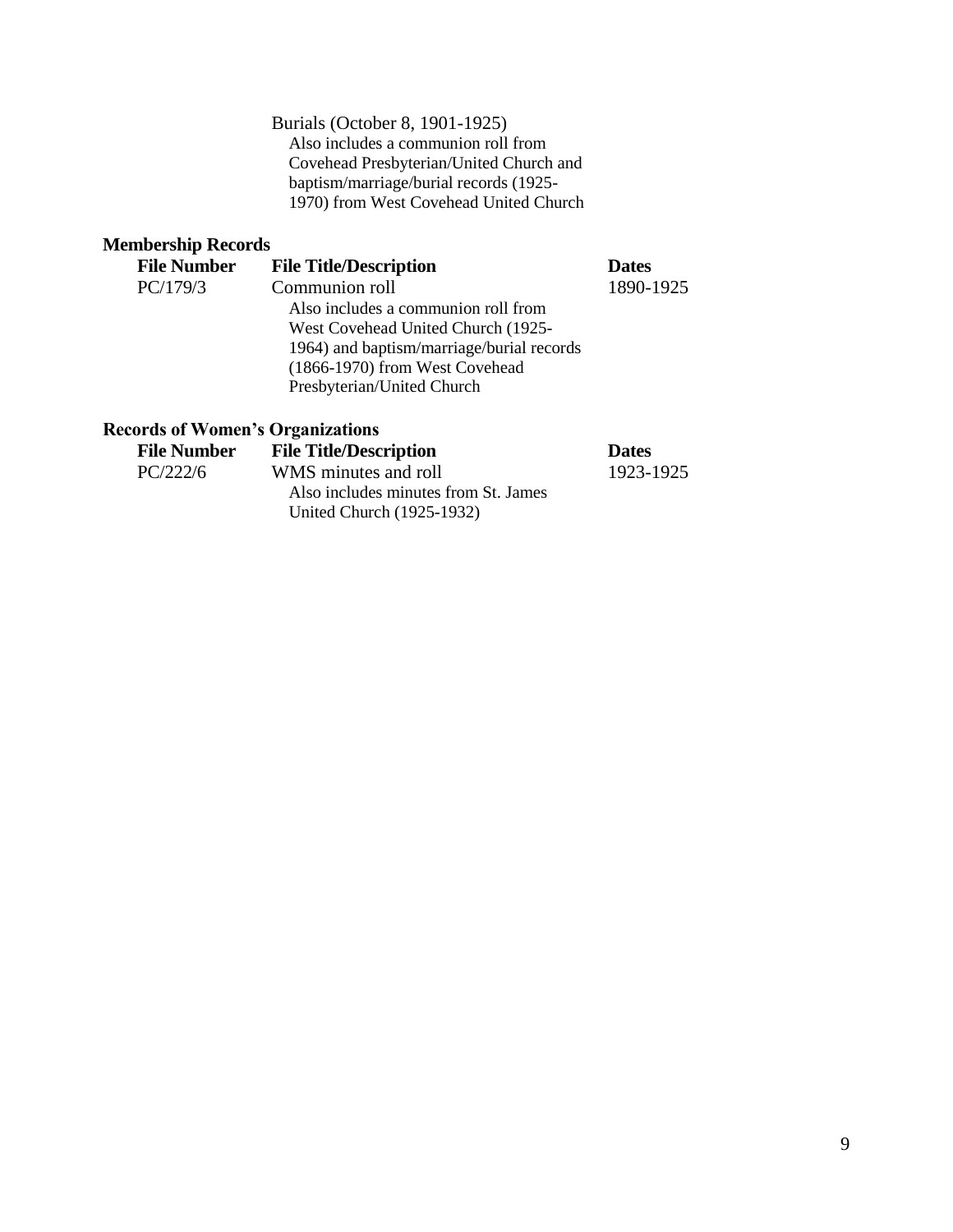<span id="page-9-0"></span>**Reference Number:** PC/624/3 **Title:** Covehead Pastoral Charge records **Dates:** 1925-1991 **Extent:** 11.3 cm of textual records

**Administrative History:** Upon the creation of The United Church of Canada in 1925, Covehead Pastoral Charge contained the preaching points of West Covehead, Covehead Road, Stanhope, and Union Road. Covehead Road closed in 1963 and Union Road was closed in 1966. In 1967, Covehead Pastoral Charge and York Pastoral Charge amalgamated to form the York-Covehead Pastoral Charge containing the appointments of Central, Pleasant Grove, Stanhope, and West Covehead. The Union Road building was sold in 1973.

**Scope and Content:** Sous-fonds consists of baptism/marriage/burial records; membership rolls; minutes; reports; a financial statement; and a record book and sermons belonging to Rev. Thomas Wilson from Covehead Pastoral Charge. Sous-fonds is composed of the following series:

Baptism/Marriage/Burial Records Membership Records Records of Session Records of Treasurer Annual Reports Records of Rev. Thomas Wilson

#### **Note:**

**Source of supplied title proper:** Title based on contents of sous-fonds

| <b>Baptism/Marriage/Burial Records</b> |                                                                                                                              |              |
|----------------------------------------|------------------------------------------------------------------------------------------------------------------------------|--------------|
| <b>File Number</b>                     | <b>File Title/Description</b>                                                                                                | <b>Dates</b> |
| PC/179/3                               | Register (transcription):                                                                                                    | 1925-1970    |
|                                        | Baptisms (1925-September 23, 1967)                                                                                           |              |
|                                        | Marriages (1925-August 1, 1970)                                                                                              |              |
|                                        | Burials (1925-June 7, 1961)                                                                                                  |              |
|                                        | Also includes baptism/marriage/burial<br>records from Covehead Presbyterian (1866-<br>1925) and a communion roll (1890-1964) |              |
| PC/179/12                              | Baptism certificate stubs                                                                                                    | 1952-1972    |
| <b>Membership Records</b>              |                                                                                                                              |              |
| <b>File Number</b>                     | <b>File Title/Description</b>                                                                                                | <b>Dates</b> |
| PC/180/7                               | Communion roll<br>Also includes session minutes (1890-1953)                                                                  | 1925         |
| PC/179/3                               | Communion roll<br>Also includes communion roll from<br>Covehead Presbyterian (1890-1925) and                                 | 1925-1964    |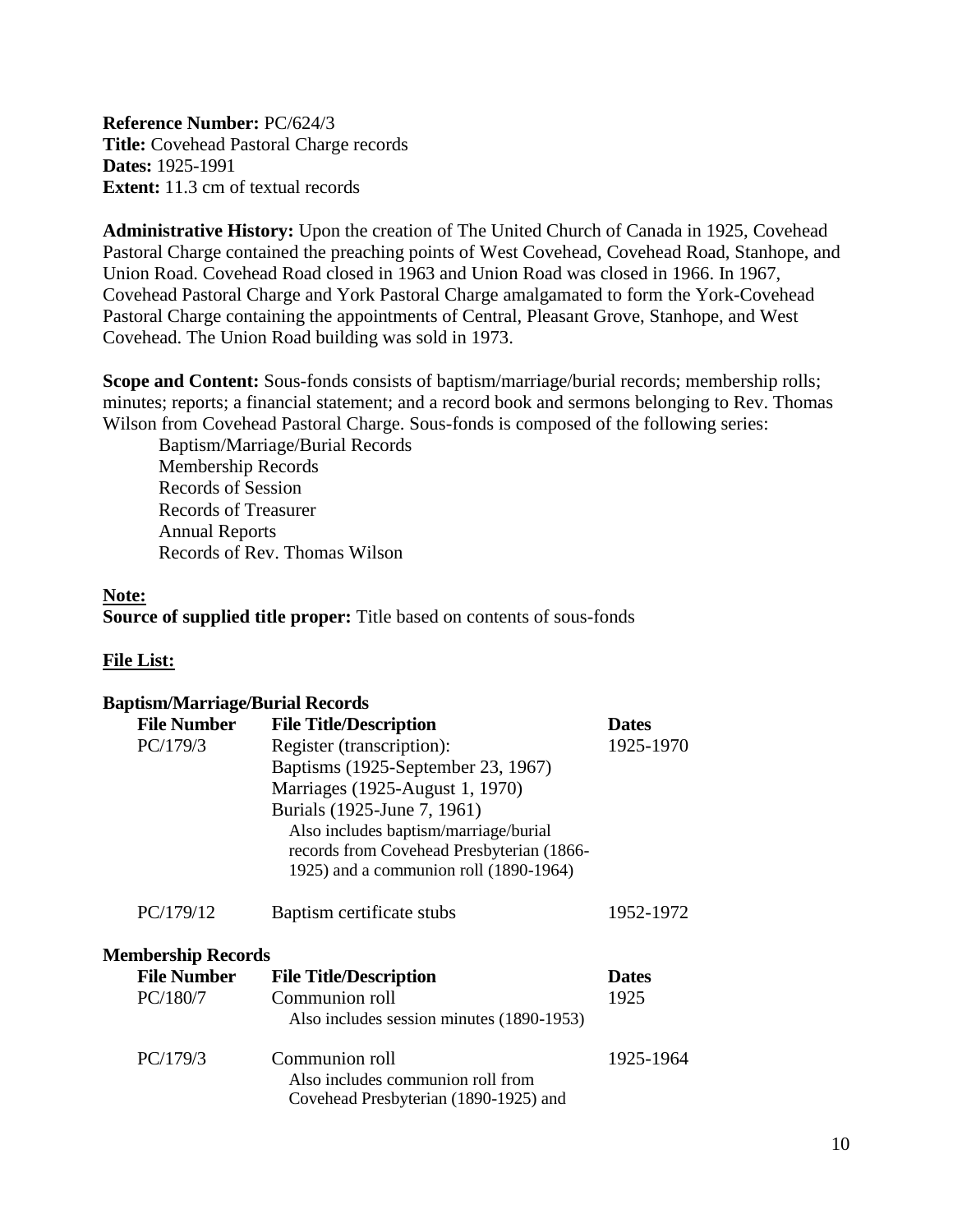| baptism/marriage/burial records (1925- |  |
|----------------------------------------|--|
| 1970)                                  |  |

| <b>Records of Session</b>            |                                                                                                                  |                         |
|--------------------------------------|------------------------------------------------------------------------------------------------------------------|-------------------------|
| <b>File Number</b>                   | <b>File Title/Description</b>                                                                                    | <b>Dates</b>            |
| PC/180/7                             | <b>Minutes</b><br>Also includes communion roll (1925) and<br>minutes from Covehead Presbyterian<br>$(1890-1925)$ | 1925-June 30, 1953      |
| PC/222/9                             | <b>Minutes</b>                                                                                                   | June 1953-November 1991 |
| <b>Records of Treasurer</b>          |                                                                                                                  |                         |
| <b>File Number</b>                   | <b>File Title/Description</b>                                                                                    | <b>Dates</b>            |
| PC/178/12                            | <b>Financial statements</b>                                                                                      | 1964; 1966              |
| <b>Annual Reports</b>                |                                                                                                                  |                         |
| <b>File Number</b>                   | <b>File Title/Description</b>                                                                                    | <b>Dates</b>            |
| PC/147/9                             | Annual reports                                                                                                   | 1952                    |
| <b>Records of Rev. Thomas Wilson</b> |                                                                                                                  |                         |
| <b>File Number</b>                   | <b>File Title/Description</b>                                                                                    | <b>Dates</b>            |
| FI/503/1                             | Covehead Pastoral Charge records-Book                                                                            |                         |
|                                      | of Thomas Wilson                                                                                                 |                         |
|                                      | Includes communion roll from 1939;                                                                               |                         |
|                                      | financials (1922 ff); manse financials;                                                                          |                         |
|                                      | church repair fund; war savings fund;                                                                            |                         |
|                                      | benevolence fund; subscriptions fund;                                                                            |                         |
|                                      | Sunday School fund; Missionary &                                                                                 |                         |
|                                      | Maintenance fund; and stipend fund                                                                               |                         |
| FI/503/2                             | Sermons #1-99                                                                                                    |                         |
| FI/503/3                             | Sermons, #100s                                                                                                   |                         |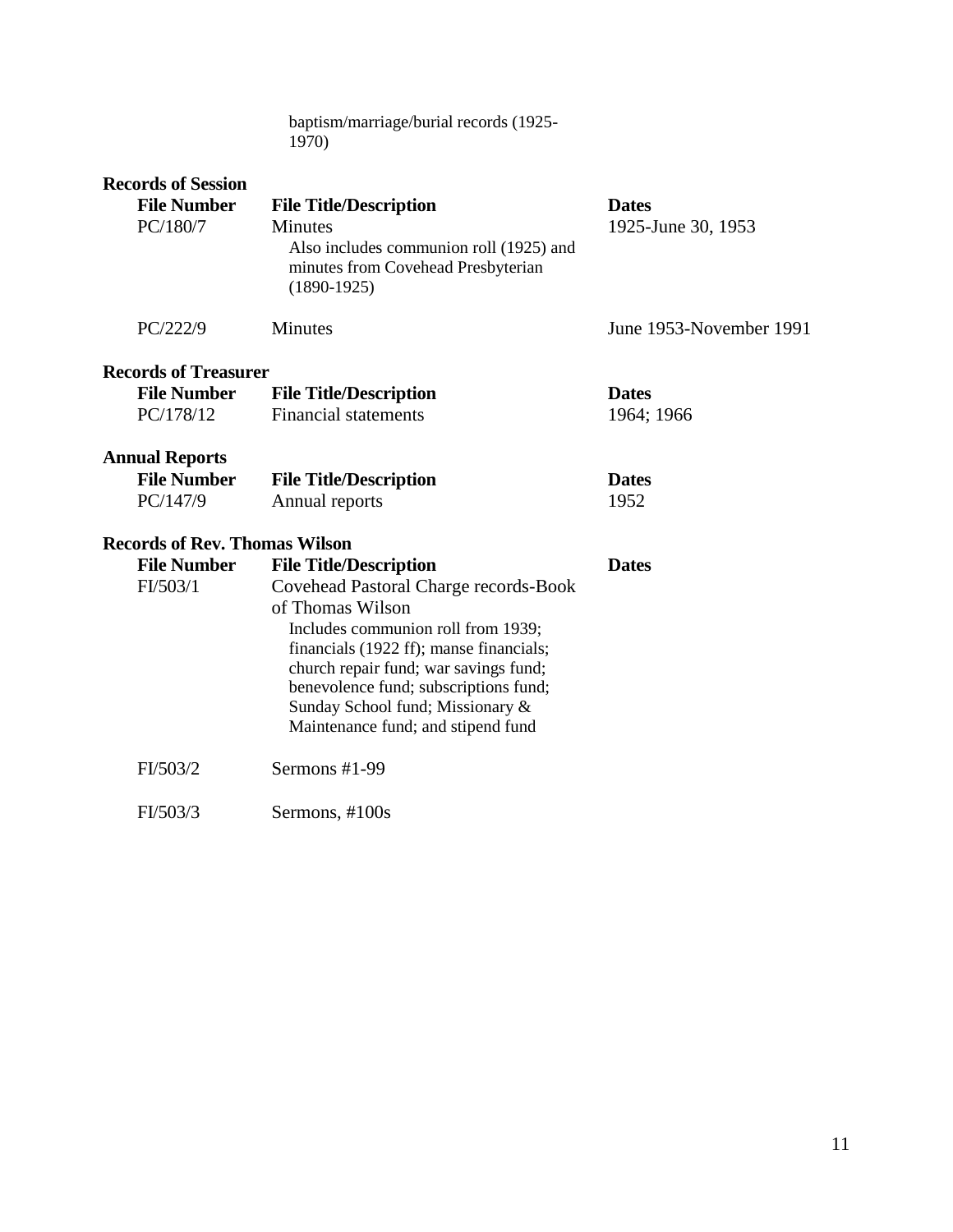<span id="page-11-0"></span>**Reference Number:** PC/624/4 **Title:** St. James United Church (West Covehead) records **Dates:** 1925-1998; 2002 **Extent:** 11 cm of textual records

**Administrative History:** In 1925, the Presbyterian church in West Covehead became St. James United Church as part of the Covehead Pastoral Charge. In 1967, Covehead Pastoral Charge and York Pastoral Charge amalgamated to form the York-Covehead Pastoral Charge containing the appointments of Central, Pleasant Grove, Stanhope, and West Covehead.

**Scope and Content:** Sous-fonds consists of minutes; unpublished histories; and newspaper clippings from St. James United Church in West Covehead. Sous-fonds is composed of the following series:

Records of Congregation Records of Official Board Records of Board of Trustees Records of Board of Stewards Records of Women's Organizations Church Histories

#### **Note:**

**Source of supplied title proper:** Title based on contents of sous-fonds

#### **File List:**

#### **Records of Congregation File Number File Title/Description Dates** PC/180/3 Congregational meeting minutes January 12, 1930-July 5, 1987 PC/180/2 Congregational meeting minutes Also includes Board of Trustee minutes From Covehead Methodist (1883-1923) October 1925-January 10, 1945 PC/180/2a Congregational meeting minutes and reports 1946-1947 **Records of Official Board File Number File Title/Description Dates** PC/180/4 Minutes January 26, 1927-October 2, 1967 **Records of Board of Stewards File Number File Title/Description Dates** PC/222/7 Board of Managers/Board of Stewards minutes March 1977-February 1995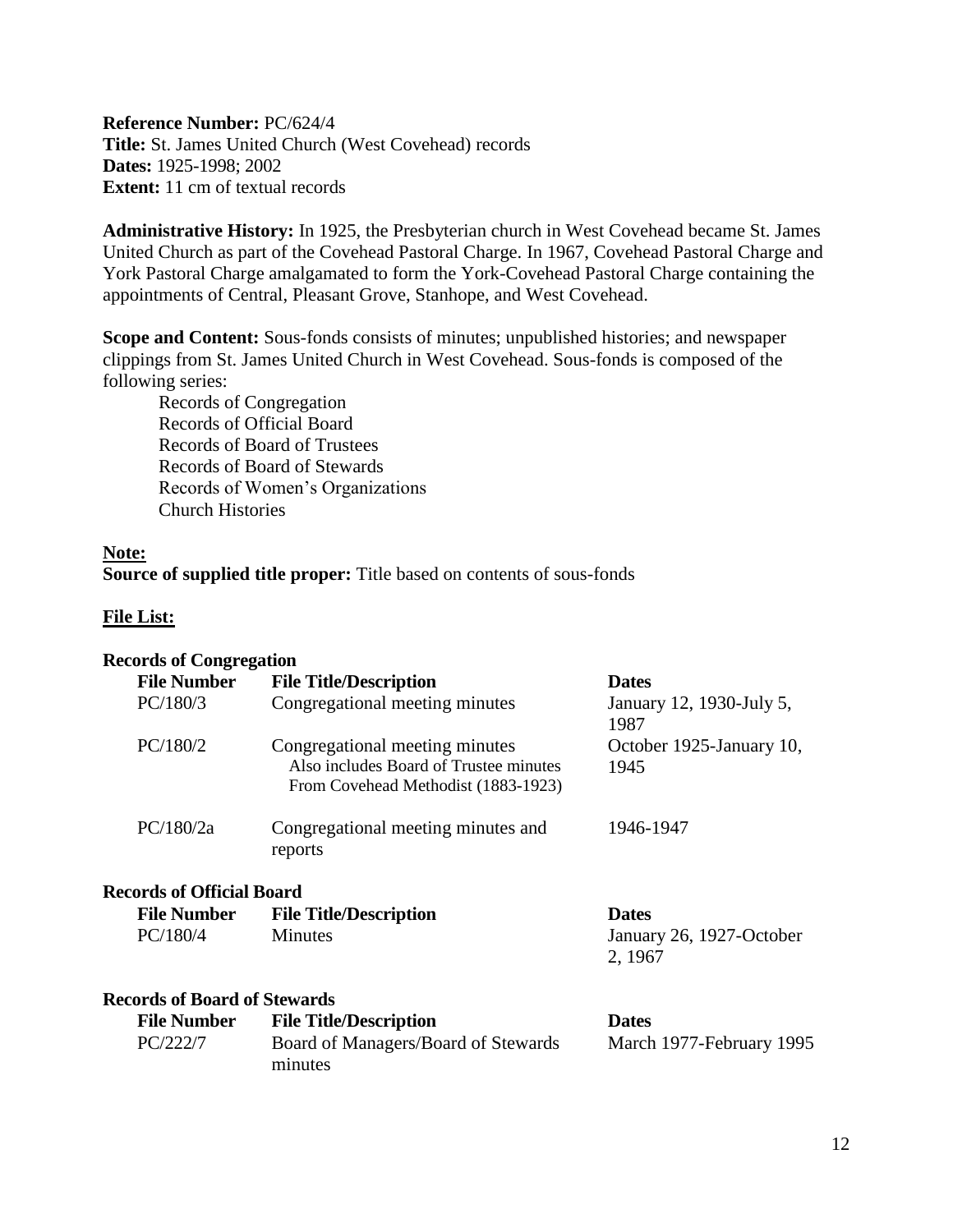## **Records of Women's Organizations**

| <b>File Number</b><br>PC/222/6 | <b>File Title/Description</b><br>WMS minutes and roll<br>Also includes minutes from West Covehead<br>Presbyterian Church (1923-1925) | <b>Dates</b><br>1925-December 1932 |
|--------------------------------|--------------------------------------------------------------------------------------------------------------------------------------|------------------------------------|
| PC/222/4                       | WMS minutes and roll                                                                                                                 | January 1933-December<br>1943      |
| PC/222/2                       | <b>WMS</b> minutes                                                                                                                   | February 1959-January<br>1962      |
| PC/222/1                       | UCW minutes and roll                                                                                                                 | February 1962-September<br>1965    |
| PC/221/14                      | UCW minutes and roll                                                                                                                 | September 1971-June 1974           |
| PC/221/13                      | UCW minutes and roll                                                                                                                 | September 1974-November<br>1980    |
| PC/222/5                       | UCW minutes and roll                                                                                                                 | January 1981-December<br>1982      |
| PC/221/12                      | UCW minutes and roll                                                                                                                 | January 1983-December<br>1988      |
| PC/221/11                      | UCW minutes and roll                                                                                                                 | January 1989-December<br>1998      |

## **Church Histories**

| <b>File Number</b> | <b>File Title/Description</b>                      | <b>Dates</b> |
|--------------------|----------------------------------------------------|--------------|
| CH/623             | -St. James United Church, West                     | 2002         |
|                    | Covehead, 4 pp. by United Church                   |              |
|                    | Women,                                             |              |
|                    | -History of West Covehead Church by                | n.d.         |
|                    | [Helen Wilson], 2 pp.                              |              |
|                    | -Historical material received from                 | 1963; 1969   |
|                    | Thomas A. Wilson: Historical address               |              |
|                    | (July 1963); history folder 4 pp. (1969);          |              |
|                    | History of St. James United Church, West           | n.d.         |
|                    | Covehead, 1 p.                                     |              |
|                    | -Photocopy of newspaper clipping: "West"           | n.d.         |
|                    | <b>Covehead Church-Church to Observe</b>           |              |
|                    | Memorial Service"                                  |              |
|                    | -"History of St. James United Church,              | n.d.         |
|                    | West Covehead," 1 p.                               |              |
|                    | -Photocopy of newspaper clipping re.               | n.d.         |
|                    | induction of Rev. T.W. Wilson at                   |              |
|                    | Covehead Presbyterian Church                       |              |
|                    | -Newspaper clipping; "St. James United             | n.d.         |
|                    | Church, West Covehead celebrates 200 <sup>th</sup> |              |
|                    | anniversary on July 30"                            |              |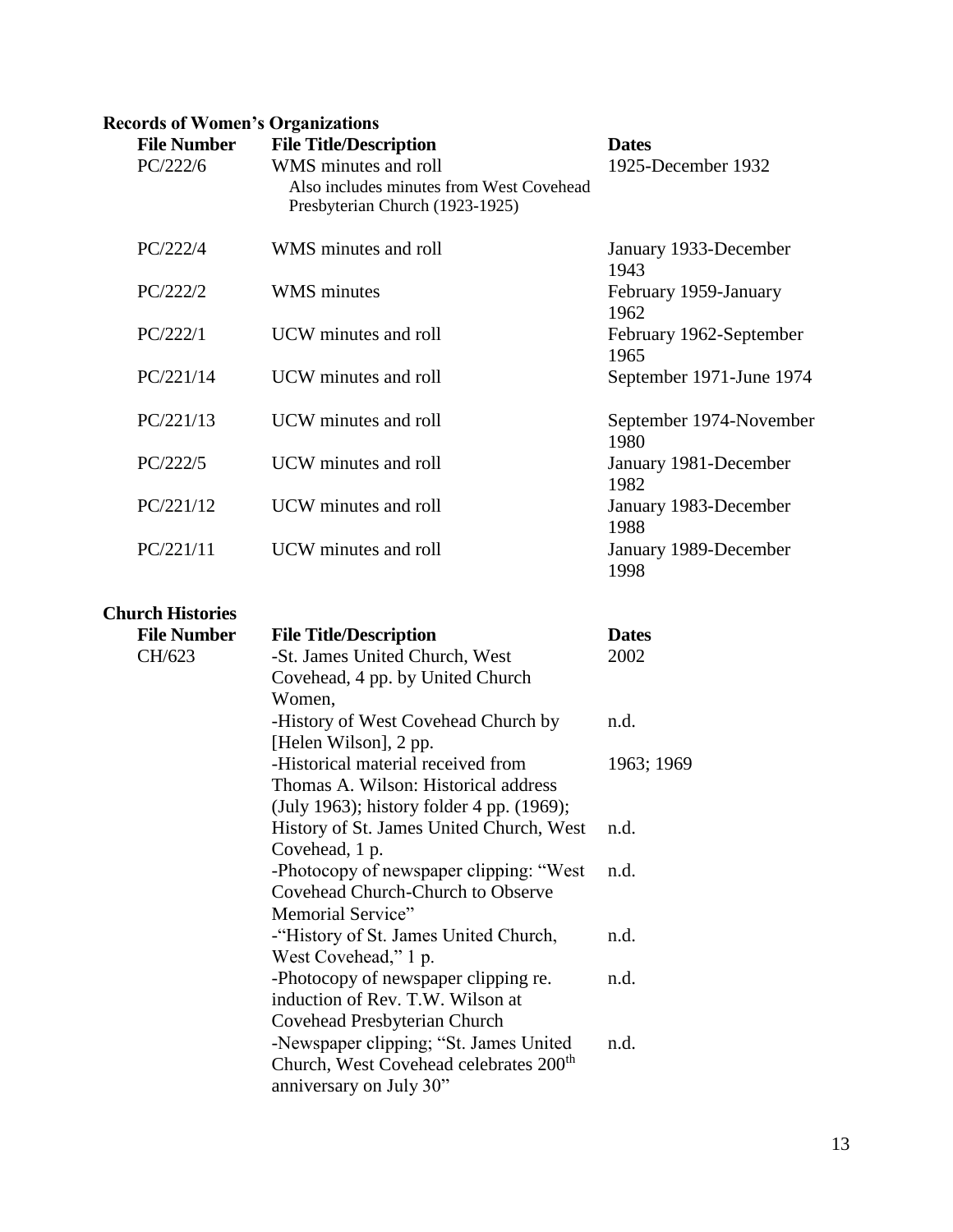| -"History of St. James United Church,     | n d. |
|-------------------------------------------|------|
| West Covehead," 4 pp.                     |      |
| -Photocopy of excerpt from book:          | n d. |
| "History of West Covehead Church," 3      |      |
| pp.                                       |      |
| -Notes on history of West Covehead        | n.d. |
| Church, 2 pp.                             |      |
| -Chapter from unidentified book: "History | n.d. |
| of West Covehead Church"                  |      |
| -One page about settlement in Covehead,   | n d. |
| ca. 1770                                  |      |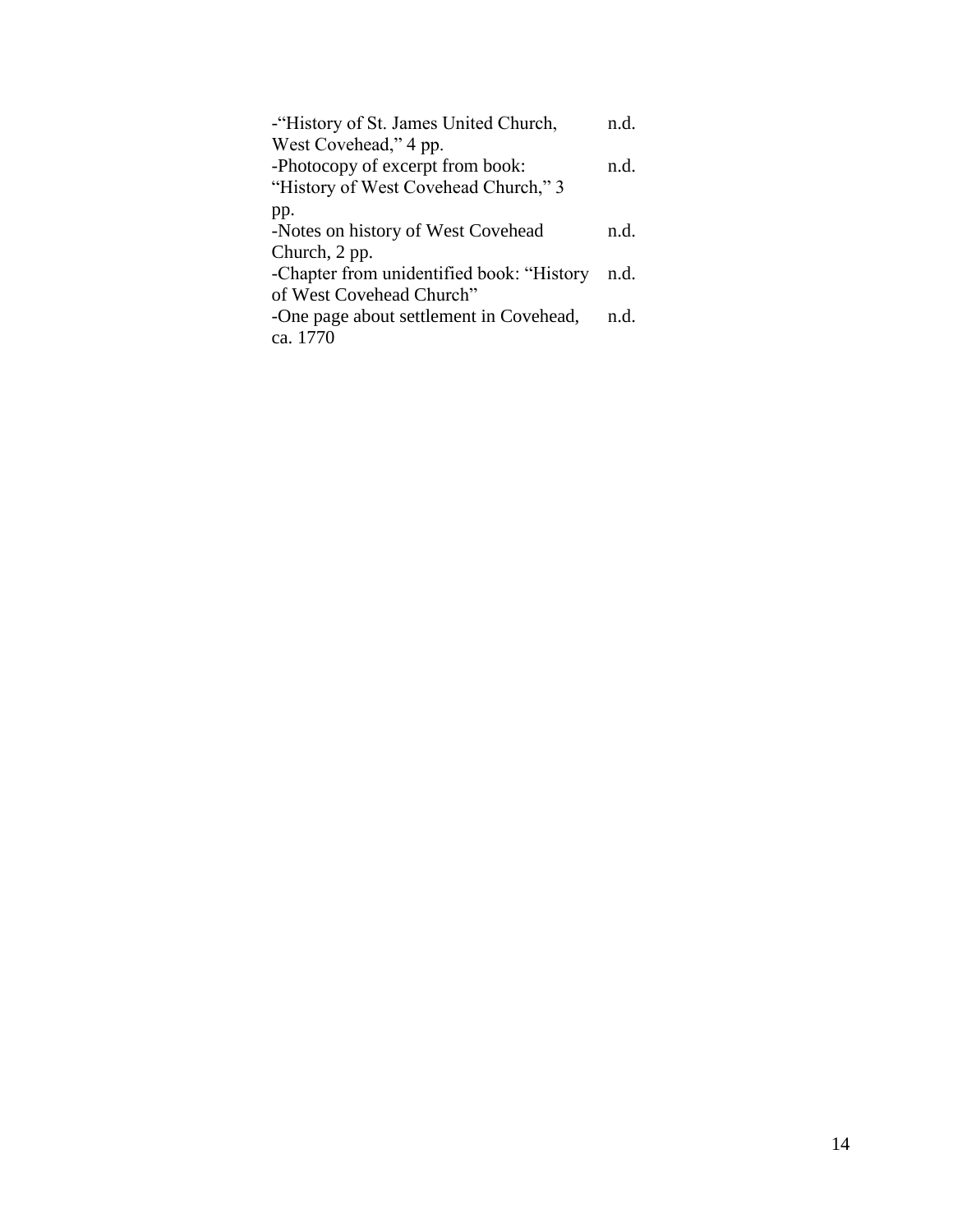<span id="page-14-0"></span>**Reference Number:** PC/624/5 **Title:** York Methodist Circuit records **Dates:** 1842; 1852; 1857; 1860-1925 **Extent:** 18.8 cm of textual records

**Administrative History:** York, also known as Little York, became a regular appointment of the Charlottetown Methodist Circuit in 1819. A church was built in 1824. A new chapel followed in 1850. York and Cornwall separated from the Charlottetown circuit in 1857. York and Cornwall separated in 1876 to become the heads of their own circuits. At this time, the York Methodist Circuit contained York, Brackley, Pleasant Grove, Stanhope, and Covehead. A manse was built in 1879. In 1913, York and Winsloe were listed as one circuit until 1916 when Winsloe was separated from York.

As of 1904, York Methodist Circuit contained Little York, Pleasant Grove, Stanhope, Union Road, Brackley, Black River (Donaldston), and Dunstaffnage.

Pleasant Grove, formerly known as Tracadie Road, was a preaching point on the Charlottetown Methodist Circuit until it became part of the York-Cornwall Methodist Circuit in 1857 and later the Little York Methodist Circuit in 1876. A chapel was built in 1852 and opened in 1853. A new church was constructed in 1857.

Union Road Methodist Church began as a Bible Christian Church when Thomas Abbot and his wife, both members of the Bible Christian movement, settled in the area from England in 1830. They wrote to England to request a preacher and Rev. Francis Metherall and his family arrived in 1832. Church services were held in homes until a chapel was built c. 1833. The New London-Union Road circuit covered at least 36 different congregations. The circuit was divided in 1850 and Union Road became the head of a circuit which also included Wheatley River, Winsloe South, and Winsloe North. A Wesleyan Methodist Church was built around this same time in Union Road. When the Methodist Church of Canada united with the Bible Christian Church, the Methodist church at Union Road became a hall and the Bible Christian church became the Methodist church.

In 1925, the York Methodist Circuit became part of The United Church of Canada.

**Scope and Content:** Sous-fonds consists of baptism/marriage/burial records; membership rolls; minutes; financial records; reports; and a temperance pledge register from York and Winsloe Methodist Circuit. Sous-fonds is composed of the following series:

Baptism/Marriage/Burial Records Membership Records Records of Quarterly Official Board Records of Board of Trustees Records of Treasurer Records of Treasurer Legal/Property Records Annual Reports **Other**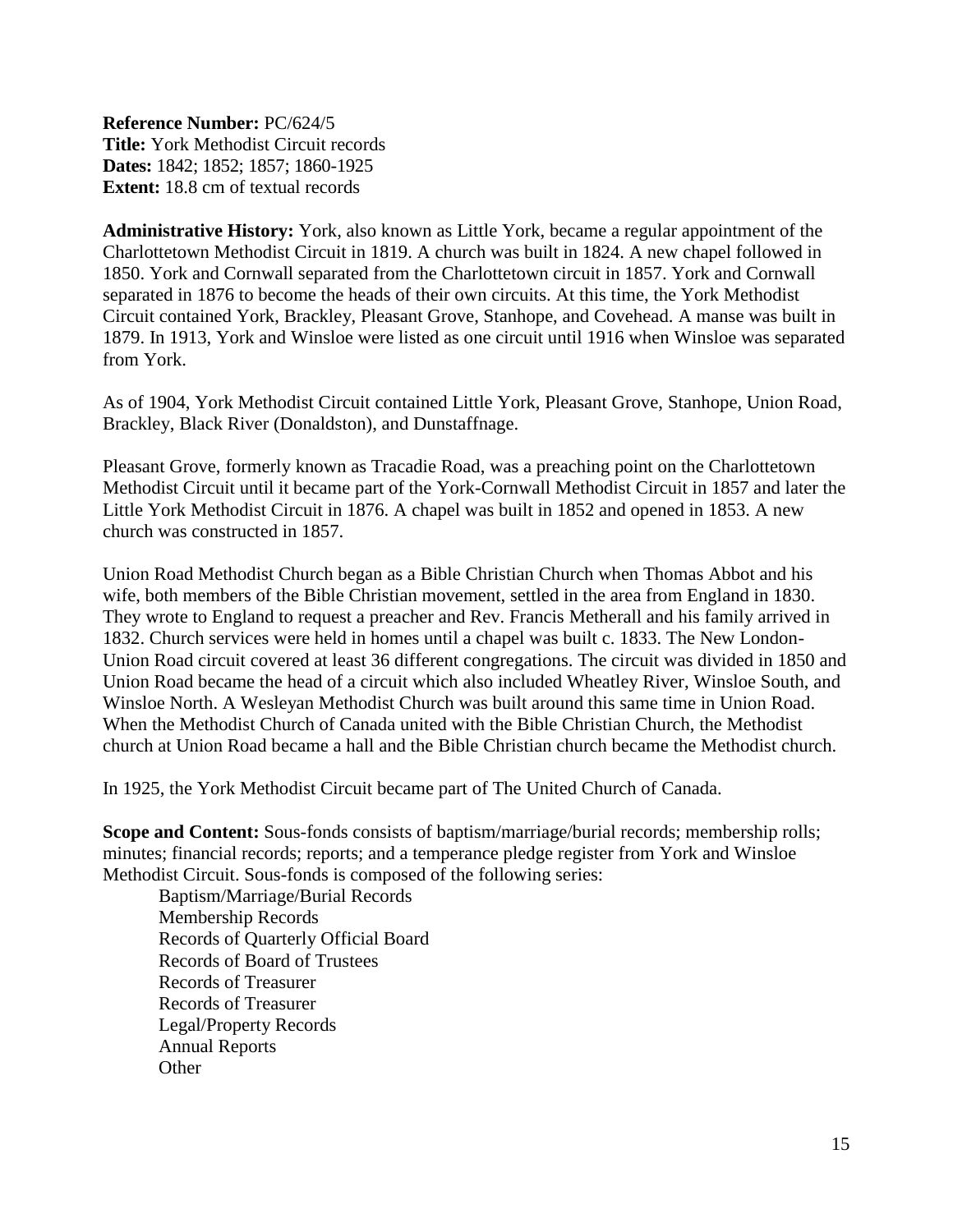## **Note: Source of supplied title proper:** Title based on contents of sous-fonds

| <b>Baptism/Marriage/Burial Records</b>                                        |                                                                                                                                                                                                                                                                |                                      |
|-------------------------------------------------------------------------------|----------------------------------------------------------------------------------------------------------------------------------------------------------------------------------------------------------------------------------------------------------------|--------------------------------------|
| <b>File Number</b><br>PC/179/4                                                | <b>File Title/Description</b><br>Little York Methodist Circuit register:<br>Baptisms (July 21, 1876-July 11, 1918)<br>Marriages (October 24, 1876-July 17,<br>1918)<br>Burials (July 27, 1896-1916)                                                            | <b>Dates</b><br>1876-1918            |
| PC/179/5                                                                      | <b>York and Winsloe Methodist Circuit</b><br>register:<br>Baptisms (August 29, 1913-1925)<br>Marriages (August 20, 1913-1925)<br>Burials (August 12, 1913-1925)<br>Also includes records from York-<br>Marshfield/York-Covehead Pastoral<br>Charge (1925-1977) | 1913-1925                            |
| PC/179/8                                                                      | York Methodist Circuit register:<br>Baptisms (January 13, 1920-March 6,<br>1921)<br>Deaths (January 2, 1920-June 16, 1921)<br>Marriages (January 14, 1920-April 20,<br>1921)                                                                                   | 1920-1921                            |
| <b>Membership Records</b>                                                     |                                                                                                                                                                                                                                                                |                                      |
| <b>File Number</b><br>PC/179/6                                                | <b>File Title/Description</b><br>Little York Methodist Circuit membership<br>roll                                                                                                                                                                              | <b>Dates</b><br>1881-1910            |
| PC/179/7                                                                      | York Methodist Circuit membership roll<br>Also includes membership records from<br>York-Mansfield Pastoral Charge (1925-<br>1926)                                                                                                                              | $[1915]$ -1925                       |
| <b>Records of Quarterly Official Board</b><br><b>File Number</b><br>PC/178/10 | <b>File Title/Description</b><br>Little York Methodist Circuit Quarterly<br><b>Official Board minutes</b>                                                                                                                                                      | <b>Dates</b><br>August 1876-May 1913 |
| PC/179/14                                                                     | <b>York-Winsloe Methodist Circuit</b><br><b>Quarterly Official Board minutes</b><br>Also includes minutes from York Pastoral                                                                                                                                   | July 2, 1903-1925                    |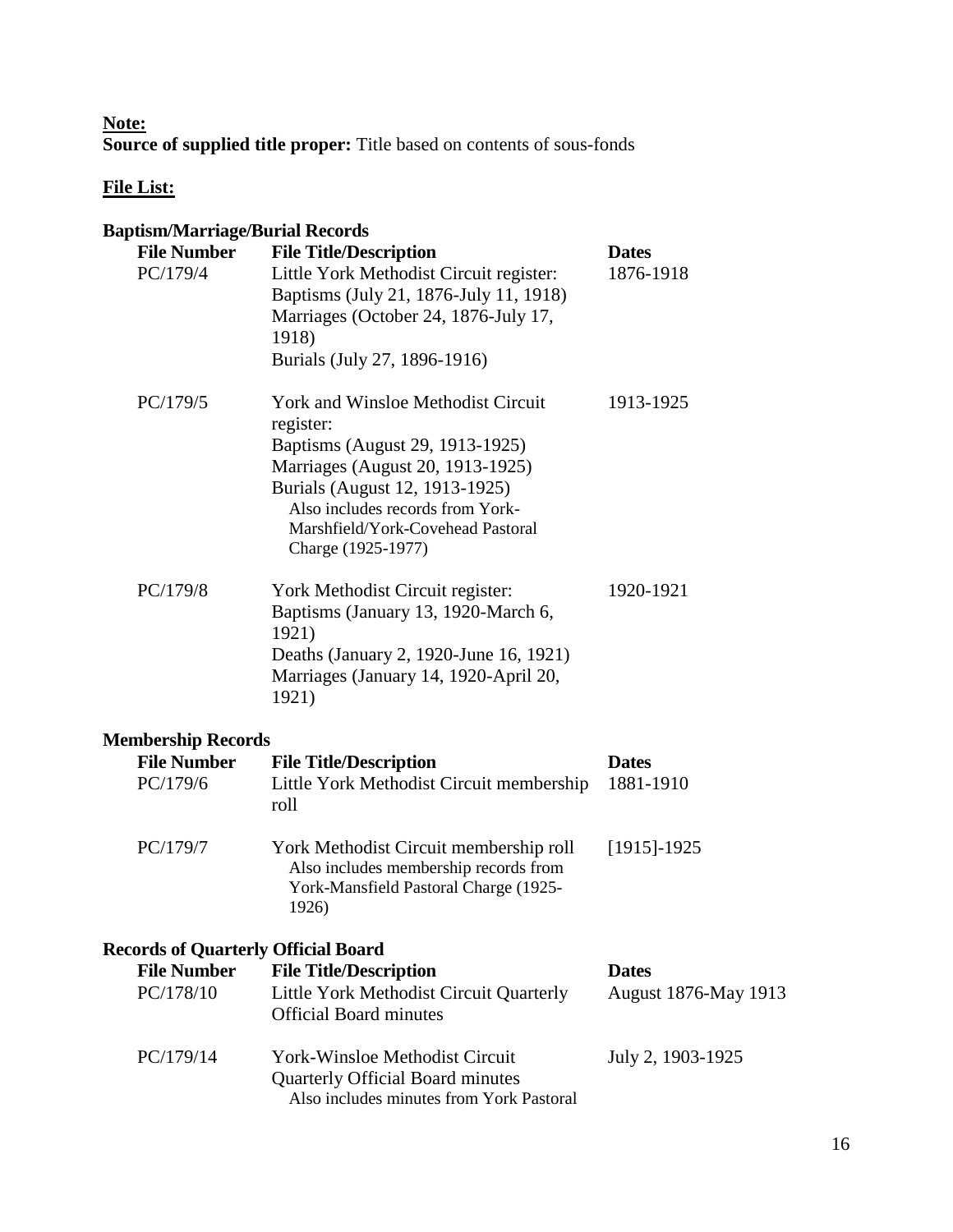Charge (1925)

| PC/178/11                           | Letter card sent to John Mullett from Isaac December 18, 1886<br>Sellar informing Mullett that he has been<br>appointed a Steward of the Quarterly<br><b>Board for Little York Circuit</b> |                                       |
|-------------------------------------|--------------------------------------------------------------------------------------------------------------------------------------------------------------------------------------------|---------------------------------------|
| <b>Records of Board of Trustees</b> |                                                                                                                                                                                            |                                       |
| <b>File Number</b>                  | <b>File Title/Description</b>                                                                                                                                                              | <b>Dates</b>                          |
| PC/180/2                            | <b>Covehead Methodist Board of Trustees</b><br>minutes<br>Also includes congregational meeting<br>minutes from Covehead United Church<br>(October 1925-January 10, 1945)                   | January 18, 1883-January<br>11, 1923  |
| PC/178/9                            | Little York Wesleyan Chapel Board of<br>Trustees minutes                                                                                                                                   | April 6, 1860-1912                    |
| PC/178/23                           | <b>Pleasant Grove Methodist Church Board</b><br>of Trustees minutes<br>Also includes congregational minutes from<br>Pleasant Grove United Church (1935;<br>1950-1977)                      | December 31, 1903-March<br>13, 1922   |
| PC/179/2                            | Union Road Bible Christian Church Board<br>of Trustee minutes                                                                                                                              | March 14, 1884-May 21,<br>1884        |
| <b>Records of Treasurer</b>         |                                                                                                                                                                                            |                                       |
| <b>File Number</b><br>PC/178/19     | <b>File Title/Description</b><br>Little York Methodist church ledger (pew<br>rentals)                                                                                                      | <b>Dates</b><br>1875-1880; 1886; 1901 |
| PC/179/13                           | York Methodist Circuit subscription<br>treasurer's book                                                                                                                                    | 1901-1907                             |
| <b>Legal/Property Records</b>       |                                                                                                                                                                                            |                                       |
| <b>File Number</b>                  | <b>File Title/Description</b>                                                                                                                                                              | <b>Dates</b>                          |
| PC/147/10                           | Deed for Methodist Church in York<br>(Little York)                                                                                                                                         | 1842                                  |
| PC/179/1                            | Indenture (deed) for Bible Christian<br>property in Township 33                                                                                                                            | 1853                                  |
| PC/663/26                           | <b>Pleasant Grove Methodist Church-Copy</b><br>of deed from James Montgomery to<br>Trustees of Wesleyan Methodist Church                                                                   | July 17, 1857                         |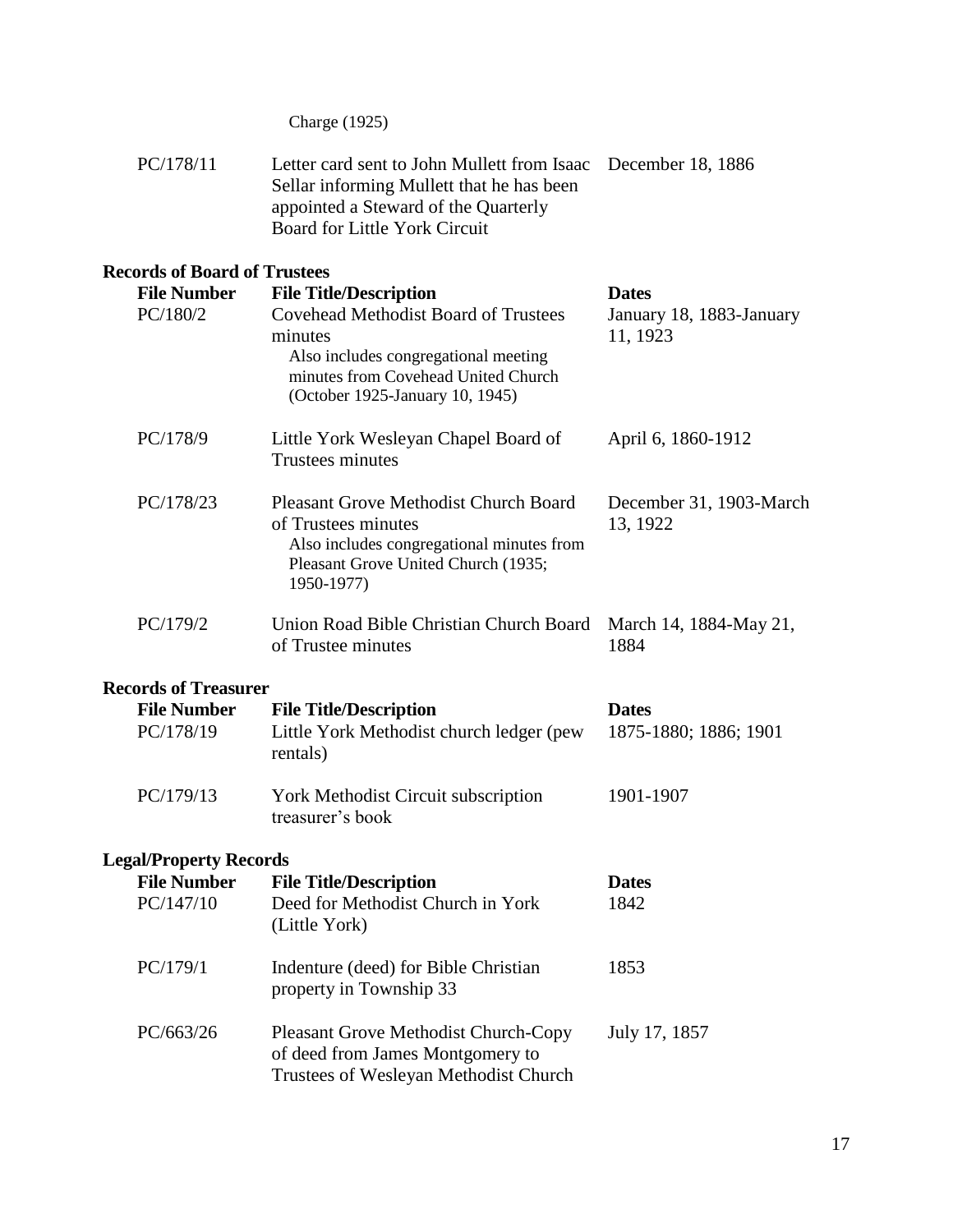| PC/178/17             | Mortgage lien: Between Alexander<br>Cameron and Francis L. Haszard of<br>Charlottetown and trustees of Dunstaffage<br>Methodist Church | July 13, 1910 |
|-----------------------|----------------------------------------------------------------------------------------------------------------------------------------|---------------|
| PC/178/18             | Deed for Stanhope Methodist Church<br>(Covehead)                                                                                       | 1914          |
| <b>Annual Reports</b> |                                                                                                                                        |               |
| <b>File Number</b>    | <b>File Title/Description</b>                                                                                                          | <b>Dates</b>  |
| PC/147/11             | <b>York and Winsloe Methodist Circuit</b><br>statistical returns                                                                       | 1916          |
| <b>Other</b>          |                                                                                                                                        |               |
| <b>File Number</b>    | <b>File Title/Description</b>                                                                                                          | <b>Dates</b>  |
| PC/178/16             | Temperance Pledge register (alcohol and<br>tobacco)                                                                                    | 1916-1925     |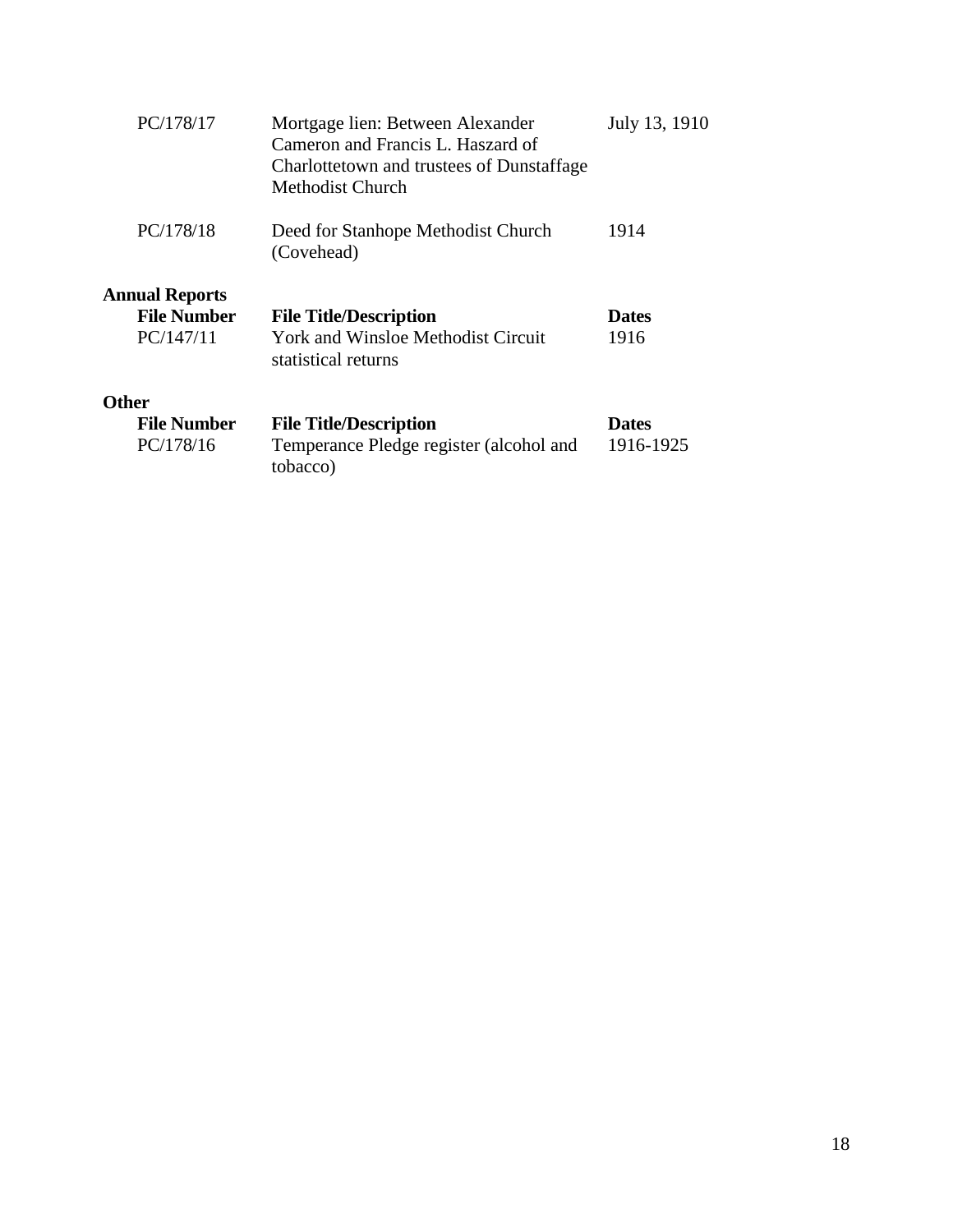<span id="page-18-0"></span>**Reference Number:** PC/624/6 **Title:** York Pastoral Charge records **Dates:** 1925-1968 **Extent:** 11.45 cm of textual records

**Administrative History:** After church union in 1925, York-Marshfield Pastoral Charge consisted of the preaching points of Brackley, Marshfield, Pleasant Grove, and York. The name of the pastoral charge was changed to York Pastoral Charge in 1950.

In 1967, Covehead Pastoral Charge and York Pastoral Charge were amalgamated to form the York-Covehead Pastoral Charge. This new pastoral charge contained Central, Pleasant Grove, Stanhope, West Covehead, and York. Union Road United Church was closed at this time and the building sold in 1973.

**Scope and Content:** Sous-fonds consists of baptism/marriage/burial records; membership rolls; minutes; correspondence; and financial accounts from York Pastoral Charge. Sous-fonds is composed of the following series:

Baptism/Marriage/Burial Records Membership Records Records of Congregation Records of Official Board Records of Session Records of Treasurer Correspondence Annual Reports

#### **Note: Source of supplied title proper:** Title based on contents of sous-fonds

#### **File List:**

#### **Baptism/Marriage/Burial Records**

| <b>File Number</b> | <b>File Title/Description</b>             | <b>Dates</b>        |
|--------------------|-------------------------------------------|---------------------|
| PC/179/5           | Register:                                 | 1925-1968           |
|                    | Baptisms (1925-January 25, 1955)          |                     |
|                    | Marriages (1925-1968)                     |                     |
|                    | Burials (1925-1968)                       |                     |
|                    | Also includes records from York and       |                     |
|                    | Winsloe Methodist Circuit (1913-1925) and |                     |
|                    | York-Covehead Pastoral Charge (1968-      |                     |
|                    | 1977)                                     |                     |
| PC/222/8           | Baptism register                          | April 13, 1955-1968 |
|                    | Also includes records from York-Covehead  |                     |
|                    | Pastoral Charge (1968-1977)               |                     |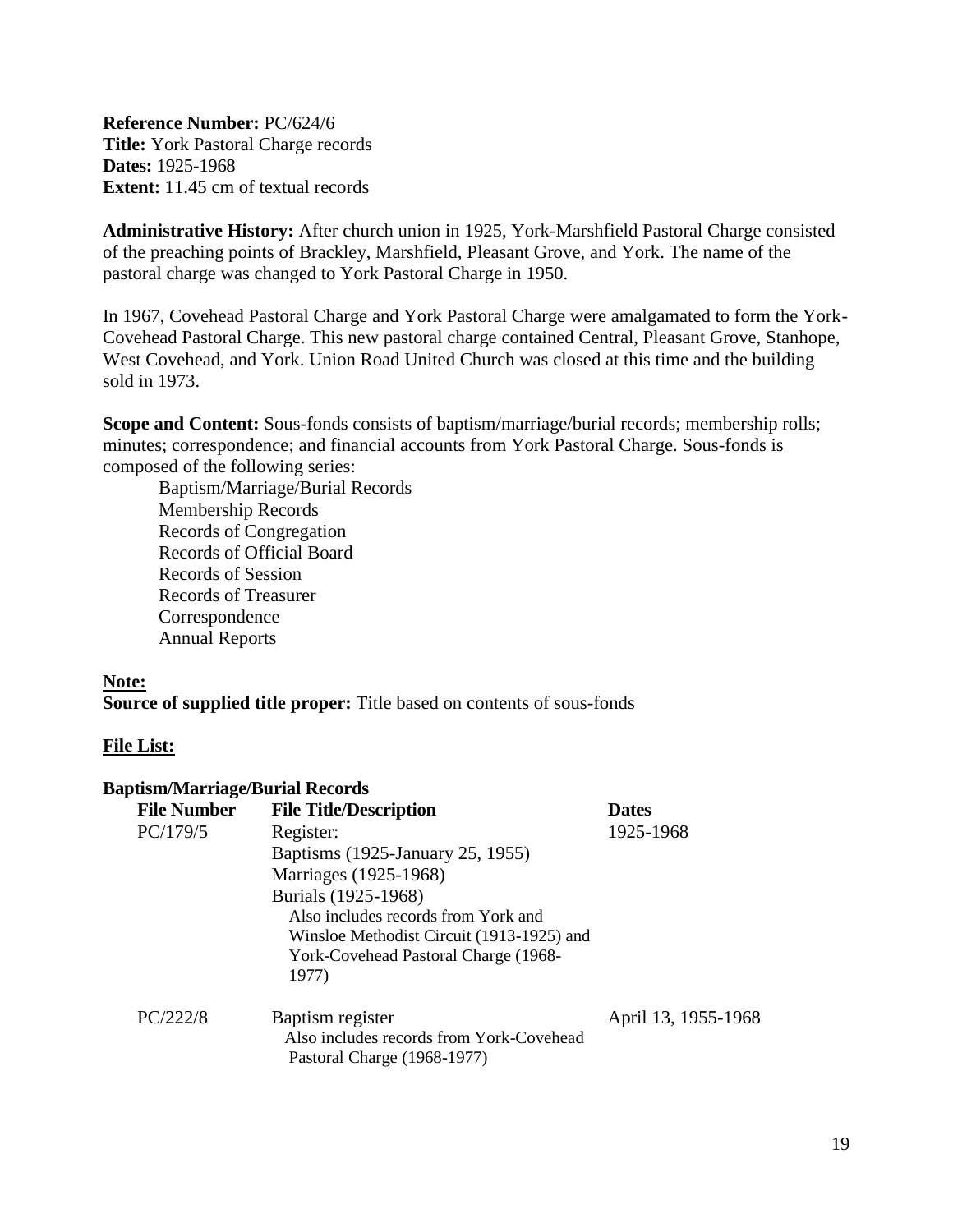| <b>Membership Records</b>        |                                                                                                                                                       |                                        |
|----------------------------------|-------------------------------------------------------------------------------------------------------------------------------------------------------|----------------------------------------|
| <b>File Number</b>               | <b>File Title/Description</b>                                                                                                                         | <b>Dates</b>                           |
| PC/179/7                         | Membership roll<br>Also includes roll from York Methodist<br>Circuit (1925-1925)                                                                      | 1925-1926                              |
| <b>Records of Congregation</b>   |                                                                                                                                                       |                                        |
| <b>File Number</b>               | <b>File Title/Description</b>                                                                                                                         | <b>Dates</b>                           |
| PC/178/11                        | -Mimeo letter from Rev. Frank Lacey re.<br>Easter season (March 1964)<br>-Mimeo letter from Rev. Frank Lacey re.<br>Christmas season (December 1964)  | 1964                                   |
| <b>Records of Official Board</b> |                                                                                                                                                       |                                        |
| <b>File Number</b>               | <b>File Title/Description</b>                                                                                                                         | <b>Dates</b>                           |
| PC/179/14                        | Minutes<br>Also includes minutes from York-Winsloe<br>Methodist Circuit (1913-1925)                                                                   | June 1925-August 31, 1925              |
| PC/178/20                        | Minutes (draft book)                                                                                                                                  | December 1925-1927                     |
| PC/180/1                         | <b>Minutes</b>                                                                                                                                        | July 15, 1926-November<br>1949         |
| <b>Records of Session</b>        |                                                                                                                                                       |                                        |
| <b>File Number</b>               | <b>File Title/Description</b>                                                                                                                         | <b>Dates</b>                           |
| PC/180/5                         | <b>Minutes</b>                                                                                                                                        | October 11, 1952-<br>November 14, 1974 |
| <b>Records of Treasurer</b>      |                                                                                                                                                       |                                        |
| <b>File Number</b>               | <b>File Title/Description</b>                                                                                                                         | <b>Dates</b>                           |
| PC/178/14                        | Treasurer's book                                                                                                                                      | 1952-1963                              |
| PC/178/15                        | Cash book<br>Also includes accounts from York-<br>Covehead Pastoral Charge (1967-1978)                                                                | 1964-1967                              |
| Correspondence                   |                                                                                                                                                       |                                        |
| <b>File Number</b>               | <b>File Title/Description</b>                                                                                                                         | <b>Dates</b>                           |
| PC/180/8                         | -Resolution re. Dr. Raymond                                                                                                                           | April 25, 1938                         |
|                                  | congratulating him on his honorary D.D.<br>-Letter certifying Mabel Newsom as a<br>member in good standing of the<br>Presbyterian Church in Highfield | June 2, 1933                           |
|                                  | -Letter from Helen McPhee re. donation<br>of a three paneled oak screen in memory<br>of Wallace J. Wood                                               | n.d.                                   |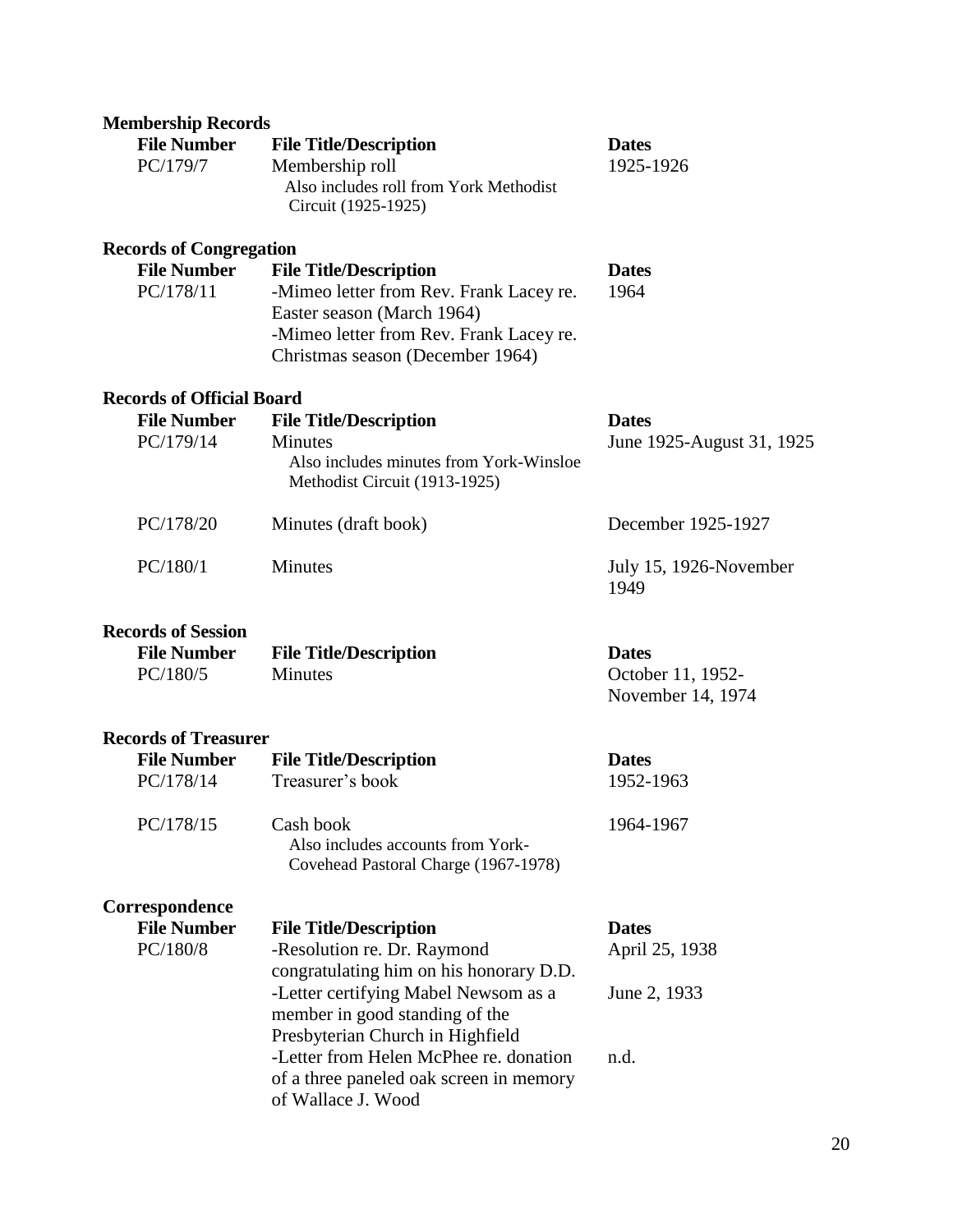|                       | -Carbon copies of letters re. property<br>improvements at York United Church, 4                                                                                | April-May 1965    |
|-----------------------|----------------------------------------------------------------------------------------------------------------------------------------------------------------|-------------------|
|                       | pp.<br>-Letter from Alice Green to Mr.<br>MacDonald acknowledging receipt of<br>deed for Pleasant Grove church site                                            | February 16, 1973 |
|                       | -Letter to Rev. J. Fraser MacDonald from<br>Jeanie Revell, Secretary of Community<br>Caravan of Sports Inc., re. scheduling of<br>sports on Sunday             | June 24, 1973     |
|                       | -Letter from H. Parker Jewell, York<br>Cemetery Steward, re. donations for<br>maintenance and beautification of York<br>Cemetery                               | February 1974     |
|                       | -Letter from Mabel T. Boothroyd to Rev.<br>Frank Lacey congratulating York United<br>Church on its re-opening services<br>-Letter from Edith Ling to Rev. John | September 8, 1965 |
|                       | Patterson requesting her name be taken<br>off roll of St. James United Church in<br><b>West Covehead</b>                                                       | April 21, 1992    |
| <b>Annual Reports</b> |                                                                                                                                                                |                   |

| <b>File Number</b> | <b>File Title/Description</b> | <b>Dates</b> |
|--------------------|-------------------------------|--------------|
| AR/610             | Annual reports                | 1963-1967    |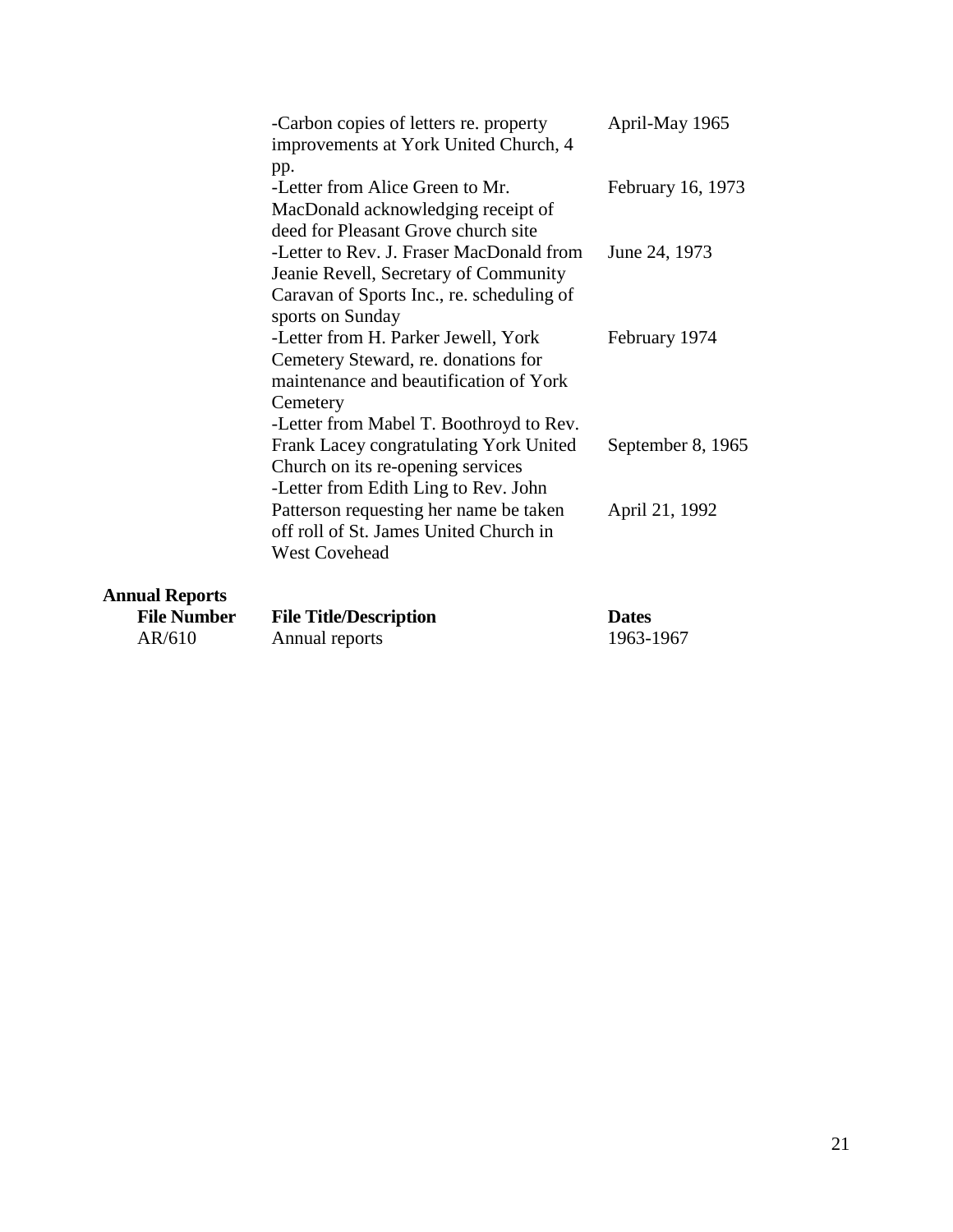<span id="page-21-0"></span>**Reference Number:** PC/624/7 **Title:** York United Church records **Dates:** 1974-2004; 2006-2010 **Extent:** 3.5 cm of textual records

**Administrative History:** In 1925, the Methodist church in York became York United Church as part of the York-Marshfield Pastoral Charge. In 1967, Covehead Pastoral Charge and York Pastoral Charge were amalgamated to form the York-Covehead Pastoral Charge. This new pastoral charge contained Central, Pleasant Grove, Stanhope, West Covehead, and York. Union Road United Church was closed at this time and the building sold in 1973.

**Scope and Content:** Sous-fonds consists of minutes; reports; a record of memorial gifts; orders of service; and unpublished histories from York United Church. Sous-fonds is composed of the following series:

Records of Congregation Records of Board of Stewards Records of Committees Orders of Service Church Histories

#### **Note:**

**Source of supplied title proper:** Title based on contents of sous-fonds

| <b>Records of Congregation</b>      |                                                      |                           |
|-------------------------------------|------------------------------------------------------|---------------------------|
| <b>File Number</b>                  | <b>File Title/Description</b>                        | <b>Dates</b>              |
| PC/222/11                           | Congregational meeting minutes                       | January 1982-January 2004 |
| PC/178/4                            | List of Memorial gifts                               | April 21, 1996            |
| <b>Records of Board of Stewards</b> |                                                      |                           |
| <b>File Number</b>                  | <b>File Title/Description</b>                        | <b>Dates</b>              |
| PC/178/1                            | Minutes and reports                                  | November 29, 2006-July    |
|                                     |                                                      | 26, 2010                  |
| <b>Records of Committees</b>        |                                                      |                           |
| <b>File Number</b>                  | <b>File Title/Description</b>                        | <b>Dates</b>              |
| PC/222/12                           | <b>Christian Education Committee minutes</b>         | 1978-September 1990       |
| <b>Orders of Service</b>            |                                                      |                           |
| <b>File Number</b>                  | <b>File Title/Description</b>                        | <b>Dates</b>              |
| PC/1476/6                           | Order of service for re-opening and<br>dedication    | September 12, 1965        |
| PC/178/2                            | $-150$ <sup>th</sup> Anniversary, September 22, 1974 | n.d.; 1974                |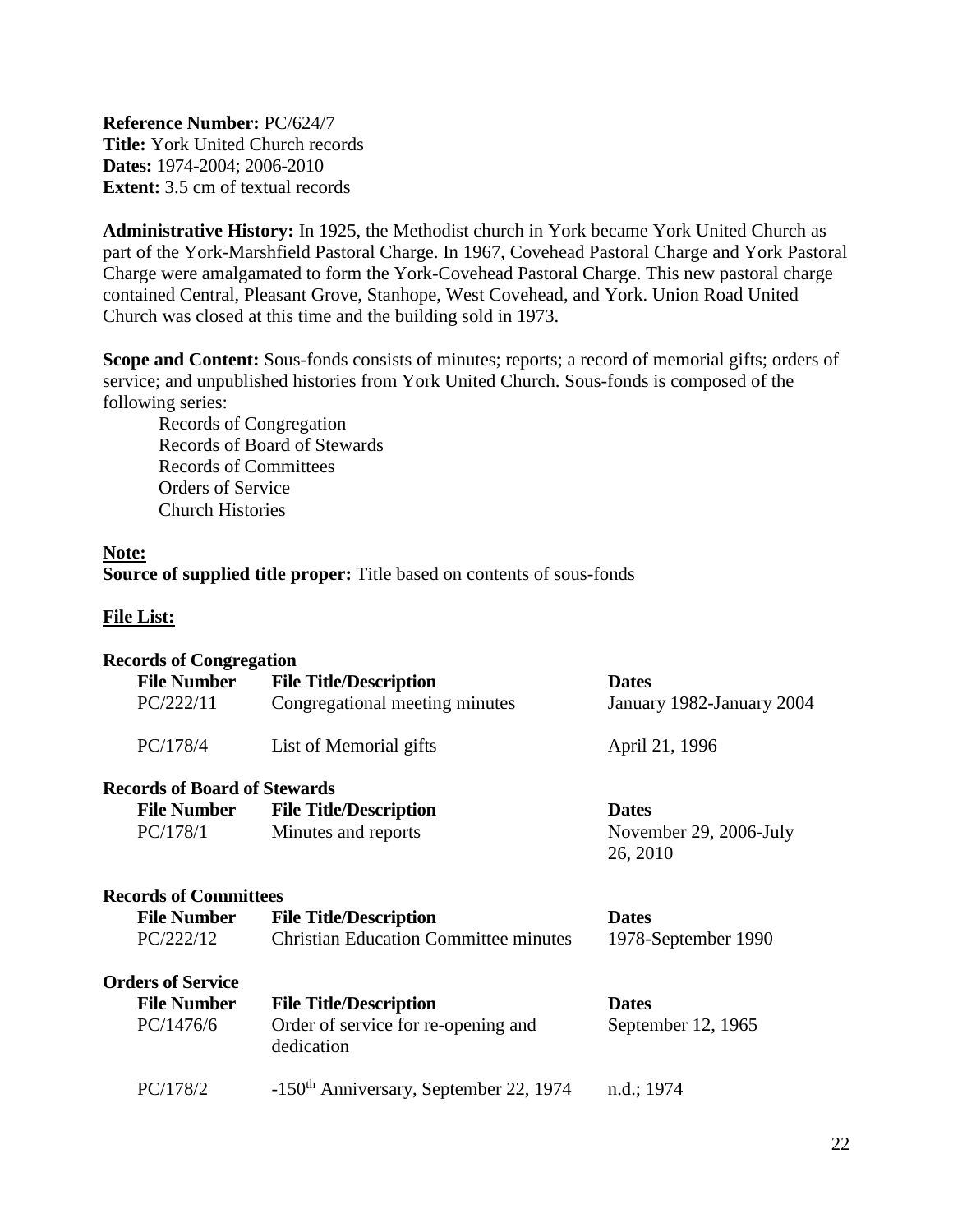|                         | -A Service of Celebration: Reception and<br>Dedication of the Gifts of the People |                |
|-------------------------|-----------------------------------------------------------------------------------|----------------|
| PC/1470/2               | Order of service for official opening and<br>dedication of York United Church     | April 21, 1996 |
| <b>Church Histories</b> |                                                                                   |                |
| <b>File Number</b>      | <b>File Title/Description</b>                                                     | <b>Dates</b>   |
| CH/623                  | -2 pp. re. property                                                               |                |
|                         | -4 pp. listing family locations on roads                                          |                |
|                         | (Brackley, West Covehead, and Covehead                                            |                |
|                         | Road)                                                                             |                |
|                         | -Clipping (photocopy): "York United                                               |                |
|                         | plans for new, larger church"                                                     |                |
|                         | -Historical outline for York congregation,                                        |                |
|                         | 1 p.                                                                              |                |
|                         | -"York United Church: Marking 150                                                 |                |
|                         | Years of Worship on this Site, 1824-                                              |                |
|                         | 1974" by Nelda G. Murray, 24 pp.                                                  |                |
|                         | -Basic historical data relating to the                                            |                |
|                         | congregation of York submitted to the<br><b>Maritime Conference Archives</b>      |                |
|                         | Committee                                                                         |                |
|                         | -"York." Researched and written by Nelda                                          |                |
|                         | Murray, 1992                                                                      |                |
|                         | "This booklet consists of the historical"                                         |                |
|                         | record of Little York congregation and its                                        |                |
|                         | Methodist/United Church from 1817-                                                |                |
|                         | 1995. The pages are taken from the book                                           |                |
|                         | "The Valiant Connection," the history of                                          |                |
|                         | the York community from the time this                                             |                |
|                         | community was settled by emigrants to                                             |                |
|                         | the area, formerly of York Shire,                                                 |                |
|                         | England."                                                                         |                |
|                         | -History of Little York Wesleyan Chapel,                                          |                |
|                         | 3 pp.                                                                             |                |
|                         | -Notes on history of York United Church,                                          |                |
|                         | 3 pp.                                                                             |                |
|                         |                                                                                   |                |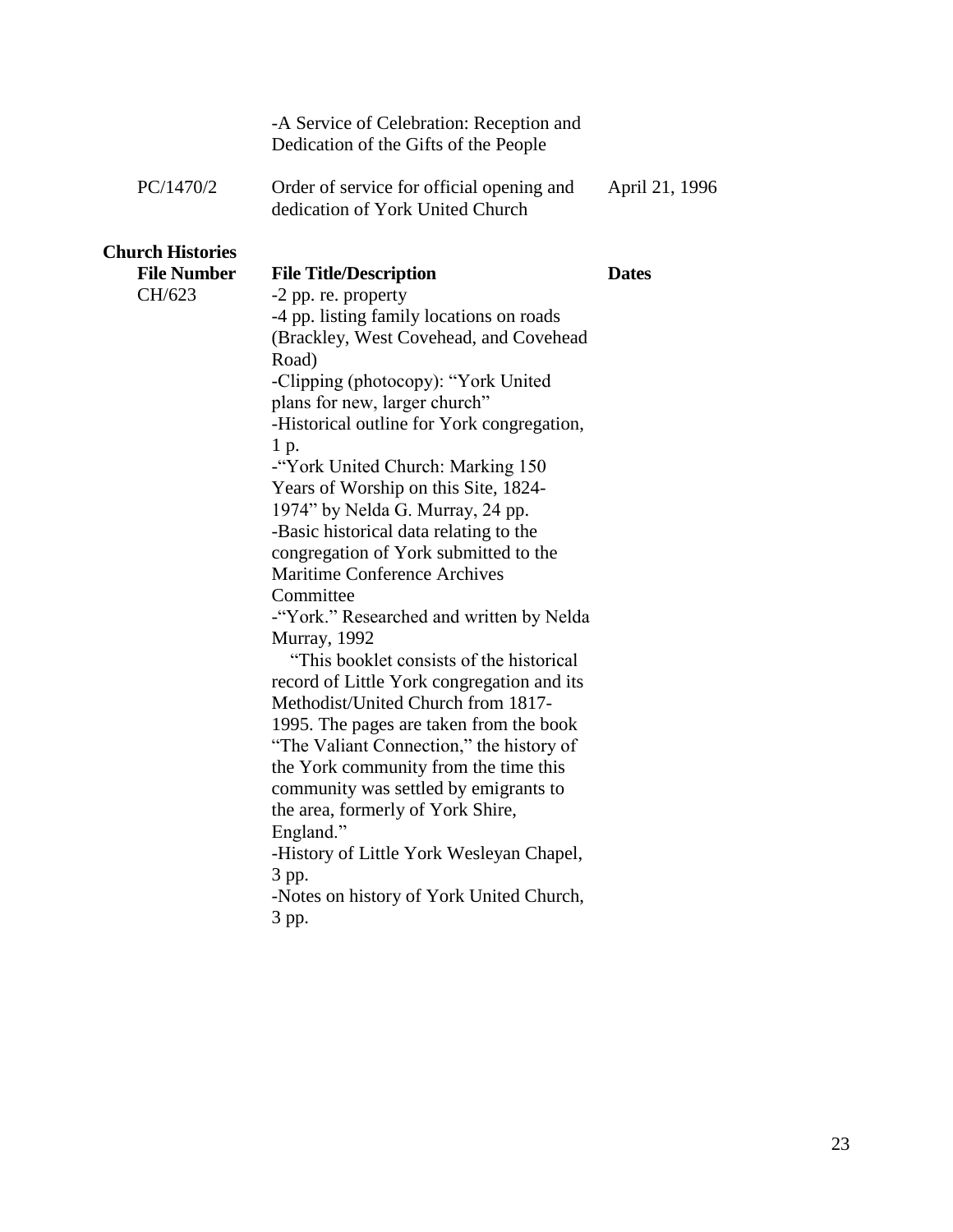<span id="page-23-0"></span>**Reference Number:** PC/624/8 **Title:** Central United Church (Marshfield-Dunstaffnage) records **Dates:** 1926-1968; 1977 **Extent:** 2 cm of textual records

**Administrative History:** Central United Church was built in on land donated by Mr. Almon Boswell and dedicated on December 18, 1927. Central United Church was part of the York-Marshfield Pastoral Charge. In 1967, Covehead Pastoral Charge and York Pastoral Charge were amalgamated to form the York-Covehead Pastoral Charge. This new pastoral charge contained Central, Pleasant Grove, Stanhope, West Covehead, and York.

**Scope and Content:** Sous-fonds consists of minutes; an order of service; newspaper clippings; and an unpublished history from Central United Church. Sous-fonds is composed of the following series:

Records of Congregation Orders of Service Church Histories

#### **Note:**

**Source of supplied title proper:** Title based on contents of sous-fonds

| <b>Records of Congregation</b> |                                                   |                           |
|--------------------------------|---------------------------------------------------|---------------------------|
| <b>File Number</b>             | <b>File Title/Description</b>                     | <b>Dates</b>              |
| PC/222/10                      | Congregational meeting minutes                    | January 1926-January 1968 |
| <b>Orders of Service</b>       |                                                   |                           |
| <b>File Number</b>             | <b>File Title/Description</b>                     | <b>Dates</b>              |
| PC/663/27                      | Order of service for 50 <sup>th</sup> anniversary | November 20, 1977         |
| <b>Church Histories</b>        |                                                   |                           |
| <b>File Number</b>             | <b>File Title/Description</b>                     | <b>Dates</b>              |
| CH/623                         | -Photocopy of newspaper clipping re.              |                           |
|                                | dedication of Central United Church, The          |                           |
|                                | United Churchman, December 28, 1927               |                           |
|                                | -Photocopy of newspaper clipping re.              |                           |
|                                | annual meeting at Central United Church,          |                           |
|                                | The United Churchman, February 15,                |                           |
|                                | 1928                                              |                           |
|                                | -One page re. cemetery of Central United          |                           |
|                                | Church                                            |                           |
|                                |                                                   |                           |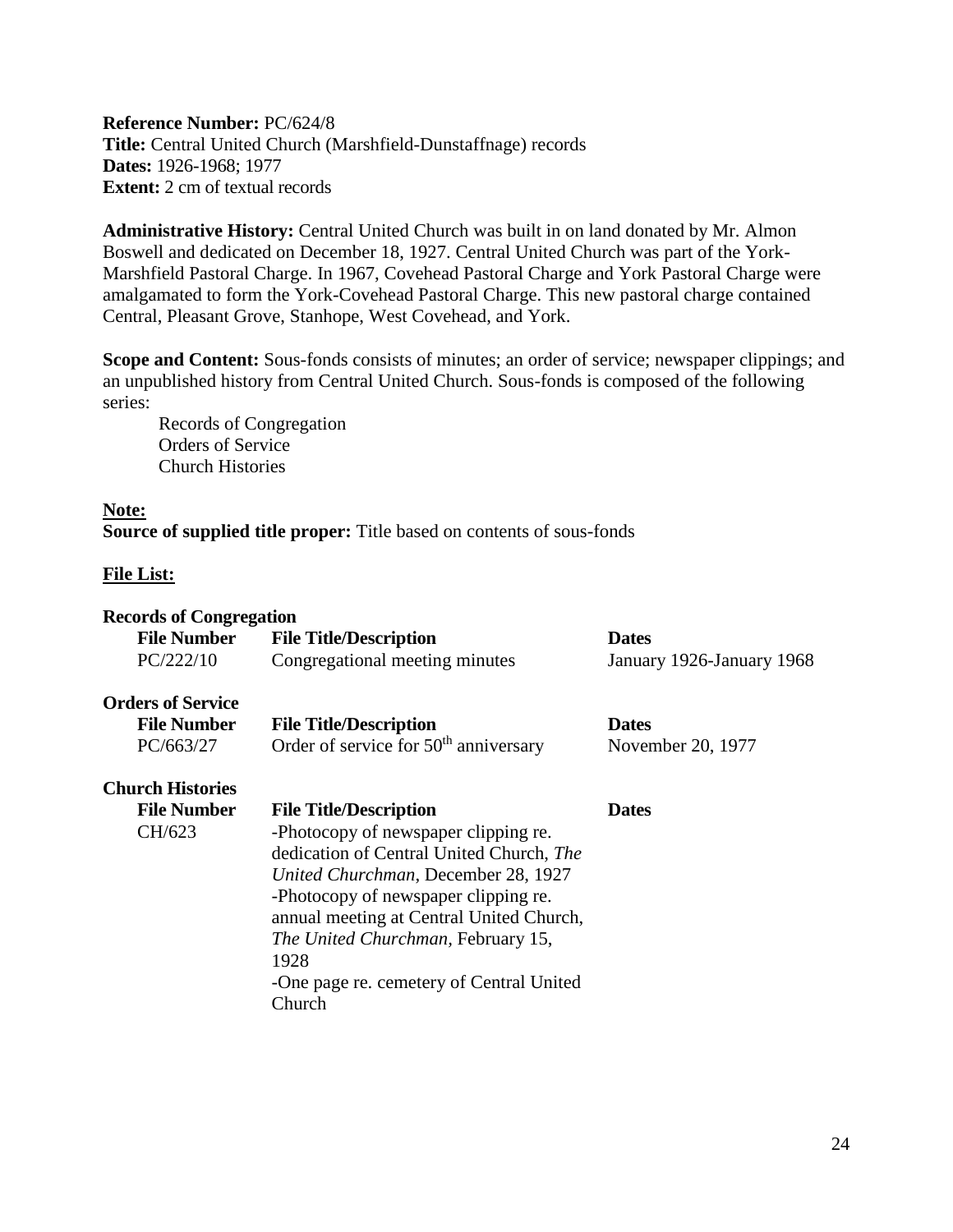<span id="page-24-0"></span>**Reference Number:** PC/624/9 **Title:** Pleasant Grove United Church records **Dates:** 1935; 1950-1977 **Extent:** 3 cm of textual records

**Administrative History:** After church union in 1925, the Methodist church in Pleasant Grove became Pleasant Grove United Church as part of the York-Marshfield Pastoral Charge. In 1967, Covehead Pastoral Charge and York Pastoral Charge were amalgamated to form the York-Covehead Pastoral Charge. This new pastoral charge contained Central, Pleasant Grove, Stanhope, West Covehead, and York. Pleasant Grove United Church was closed in 2012.

**Scope and Content:** Sous-fonds consists of minutes; an order of service; and newspaper clippings from Central United Church. Sous-fonds is composed of the following series: Records of Congregations

Orders of Service Church Histories

#### **Note:**

**Source of supplied title proper:** Title based on contents of sous-fonds

| <b>Records of Congregation</b> |                                                                                           |                                                     |
|--------------------------------|-------------------------------------------------------------------------------------------|-----------------------------------------------------|
| <b>File Number</b>             | <b>File Title/Description</b>                                                             | <b>Dates</b>                                        |
| PC/178/23                      | Congregational meeting minutes<br>Also includes Board of Trustee minutes<br>$(1903-1922)$ | March 21, 1935; January<br>15, 1950-January 5, 1977 |
| <b>Orders of Service</b>       |                                                                                           |                                                     |
| <b>File Number</b>             | <b>File Title/Description</b>                                                             | <b>Dates</b>                                        |
| PC/663/27                      | Order of service for 50 <sup>th</sup> anniversary                                         | November 20, 1977                                   |
| <b>Church Histories</b>        |                                                                                           |                                                     |
| <b>File Number</b>             | <b>File Title/Description</b>                                                             | <b>Dates</b>                                        |
| CH/623                         | -Transcriptions of articles in The                                                        |                                                     |
|                                | Wesleyan newspaper re. Pleasant Grove                                                     |                                                     |
|                                | -Booklet: Pleasant Grove History-125 <sup>th</sup>                                        |                                                     |
|                                | Anniversary," 1853-1978, 15 pp.                                                           |                                                     |
|                                | -Photocopy of newspaper clipping:                                                         |                                                     |
|                                | "Pleasant Grove Congregation"                                                             |                                                     |
|                                | Celebrating"                                                                              |                                                     |
|                                | -Pleasant Grove United Church history, 1                                                  |                                                     |
|                                | p. October 21, 1973                                                                       |                                                     |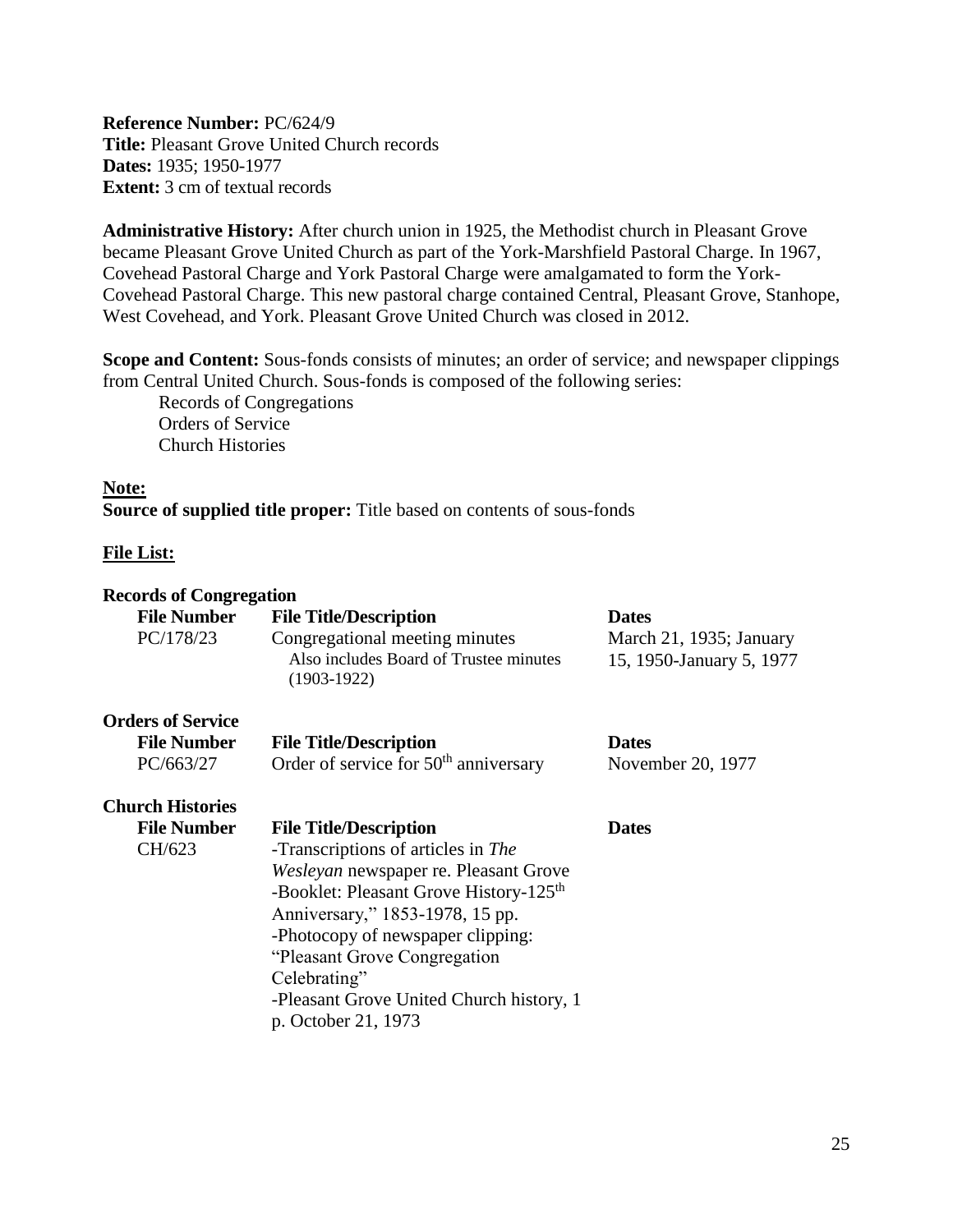<span id="page-25-0"></span>**Reference Number:** PC/624/10 **Title:** Stanhope United Church records **Dates:** n.d.; 1980 **Extent:** 0.5 cm of textual records

**Administrative History:** In 1880, Stanhope Presbyterian Church became Stanhope United Church as part of the Covehead Pastoral Charge. In 1967, Covehead Pastoral Charge and York Pastoral Charge were amalgamated to form the York-Covehead Pastoral Charge. This new pastoral charge contained Central, Pleasant Grove, Stanhope, West Covehead, and York.

**Scope and Content:** Sous-fonds consists of newspaper clippings and unpublished histories from Stanhope United Church.

## **Note: Source of supplied title proper:** Title based on contents of sous-fonds

| <b>Church Histories</b> |                                                                                             |              |
|-------------------------|---------------------------------------------------------------------------------------------|--------------|
| <b>File Number</b>      | <b>File Title/Description</b>                                                               | <b>Dates</b> |
| CH/623                  | -"Stanhope Church Centenary, 4 pp., May<br>30, 1980                                         | May 30, 1980 |
|                         | -Brief biographical sketches of some of<br>the ministers of Stanhope United Church          | n.d.         |
|                         | -Newspaper clipping: "Commemorative<br>service for Stanhope Cemetery"                       | n.d.         |
|                         | -Newspaper clipping: "Stanhope United<br>Church to celebrate its founding"                  | n.d.         |
|                         | -Newspaper clipping: 'Colourful cast of<br>characters get together to perform<br>Godspell," | n.d.         |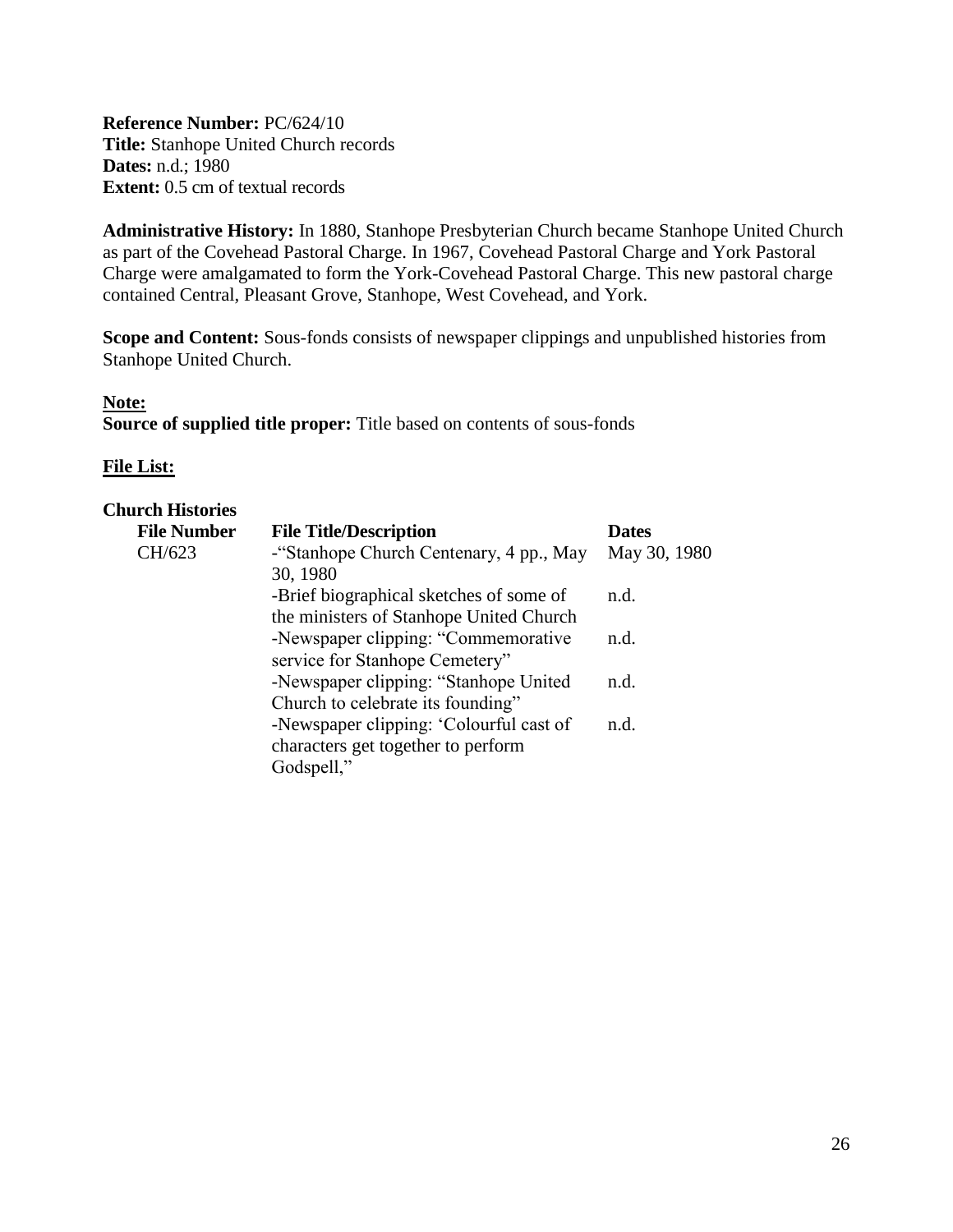<span id="page-26-0"></span>**Reference Number:** PC/624/11 **Title:** Union Road United Church records **Dates:** n.d. **Extent:** 0.1 cm of textual records

**Administrative History:** In 1925, the Methodist church in Union Road became Union Road United Church as part of the Covehead Pastoral Charge. In 1967, Covehead Pastoral Charge and York Pastoral Charge were amalgamated to form the York-Covehead Pastoral Charge. Union Road United Church was closed at this time and the building sold in 1973.

**Scope and Content:** Sous-fonds consists of a newspaper clipping and an unpublished history from Union Road United Church.

**Note: Source of supplied title proper:** Title based on contents of sous-fonds

## **File List:**

#### **Church Histories**

| <b>File Number</b> | <b>File Title/Description</b>             | <b>Dates</b> |
|--------------------|-------------------------------------------|--------------|
| CH/663             | -Photocopy of newspaper clipping:         | n.d.         |
|                    | "Pioneer Island Achievements Recalled at  |              |
|                    | Anniversary of Union Road United          |              |
|                    | Church" 2 pp. and p. 1 of same story with |              |
|                    | typescript history following 2 pp.        |              |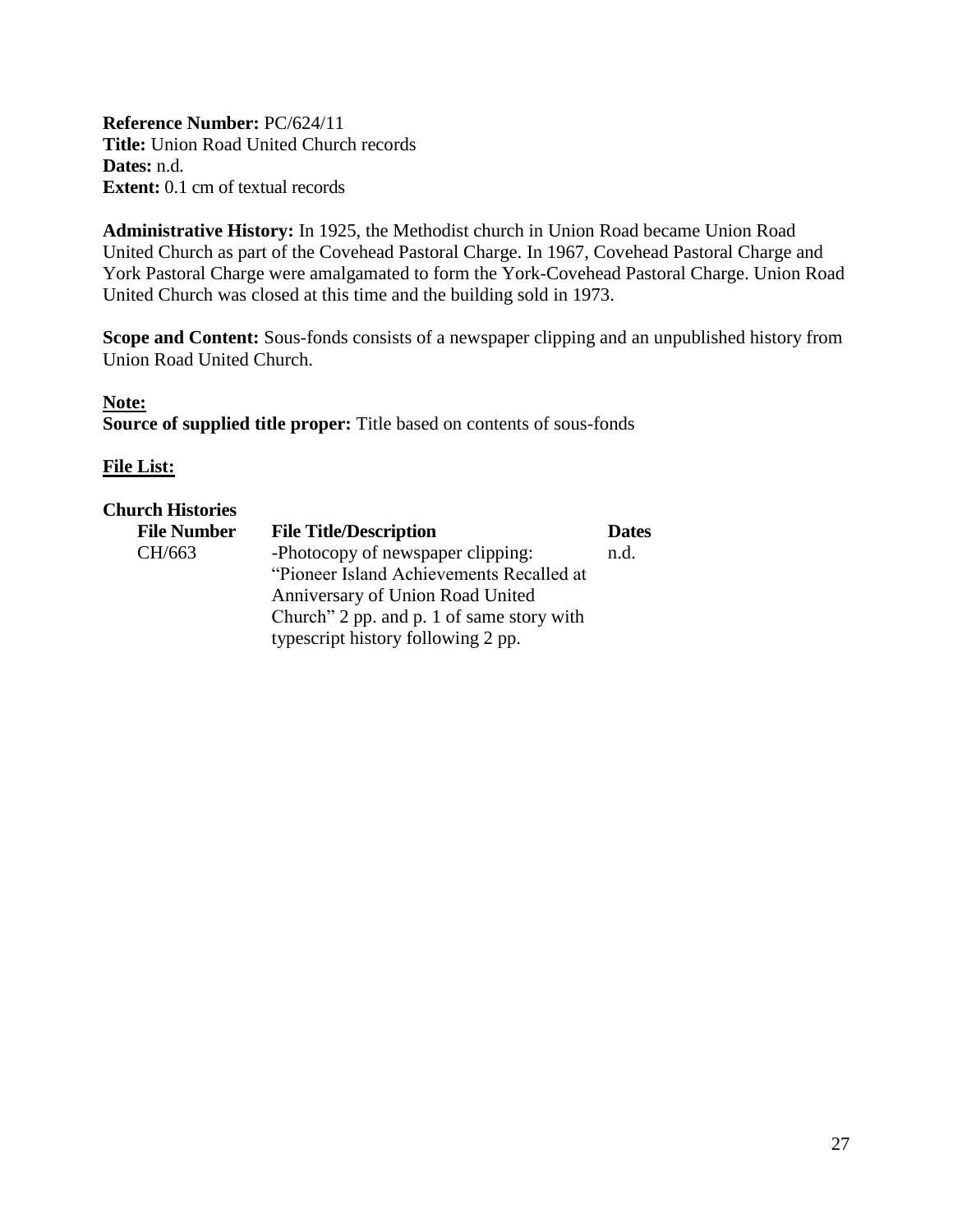## **Ministers of Covehead Presbyterian Church**

<span id="page-27-0"></span>1846-1890: James Allan 1890-1895: George B. MacLeod 1895-1896: James Johnson 1896-1897: W.T.D. Moss 1897-1901: Jacob Layton 1901-1916: William Spencer 1917-1925: Thomas A. Wilson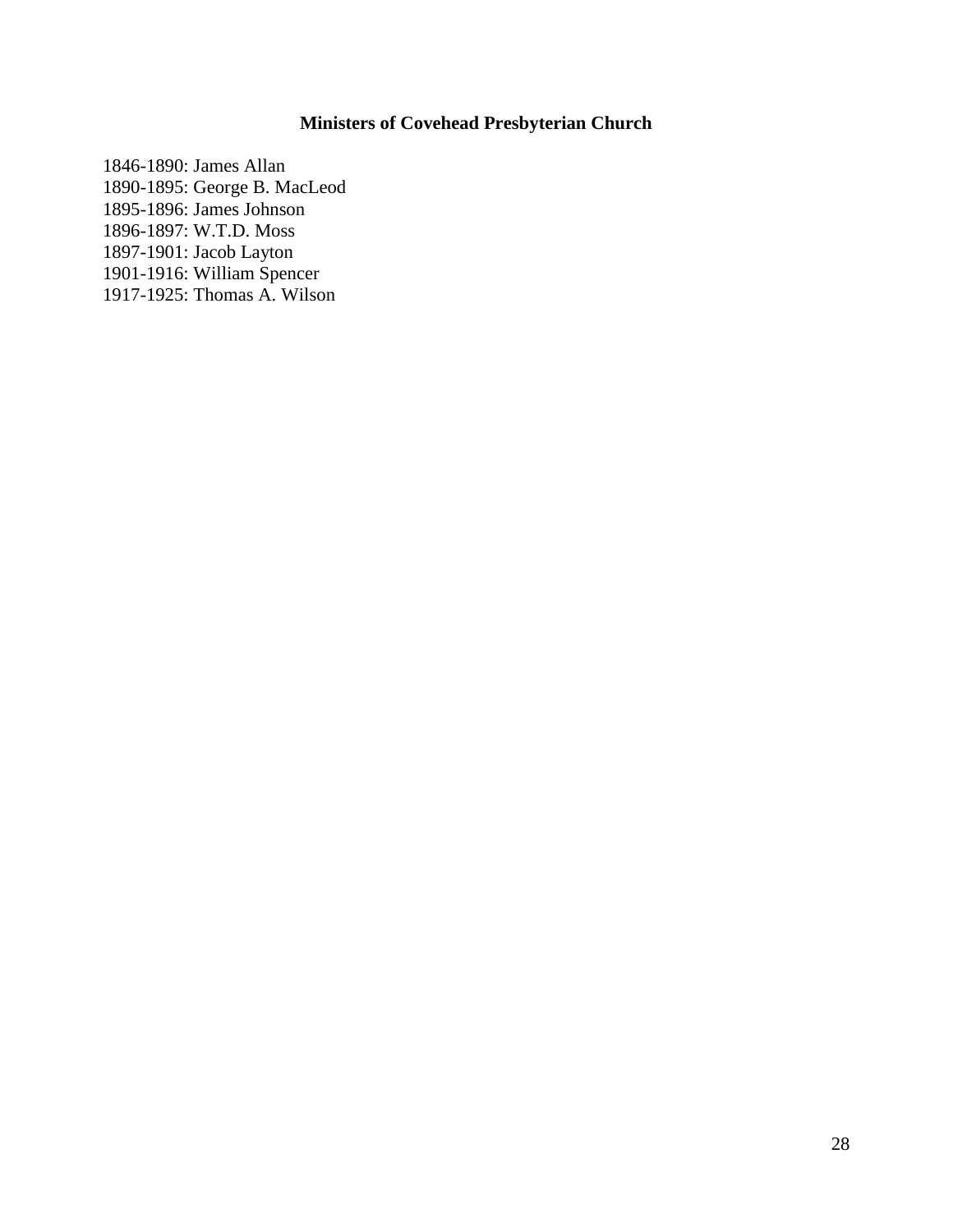#### **Ministers of York Methodist Circuit**

<span id="page-28-0"></span>1876-1878: J.C. Berrie 1878-1881: H.R. Baker 1881-1884: G. Steel 1884-1886: J.S. Phinney 1886-1889: M.R. Knight 1889-1892: W.H. Spargo 1892-1896: S. James 1896-1900: R. Opie 1900-1904: T. Hicks 1904-1908: G.F. Dawson 1908-1911: E. Bell 1911-1913: E.A. Westmorland

#### **Ministers of Little York and Winsloe Methodist Circuit**

<span id="page-28-1"></span>1913-1914: E.A. Westmorland and F.A. Littlejohns (with Little York) 1914-1916: E.A. Westmorland and J.L. Lund

#### **Ministers of York Methodist Circuit**

1916-1918: J.L. Dawson 1918-1921: F.H. Littlejohns 1921-1923: C.W. Keirstead 1923-1925: H.T. Smith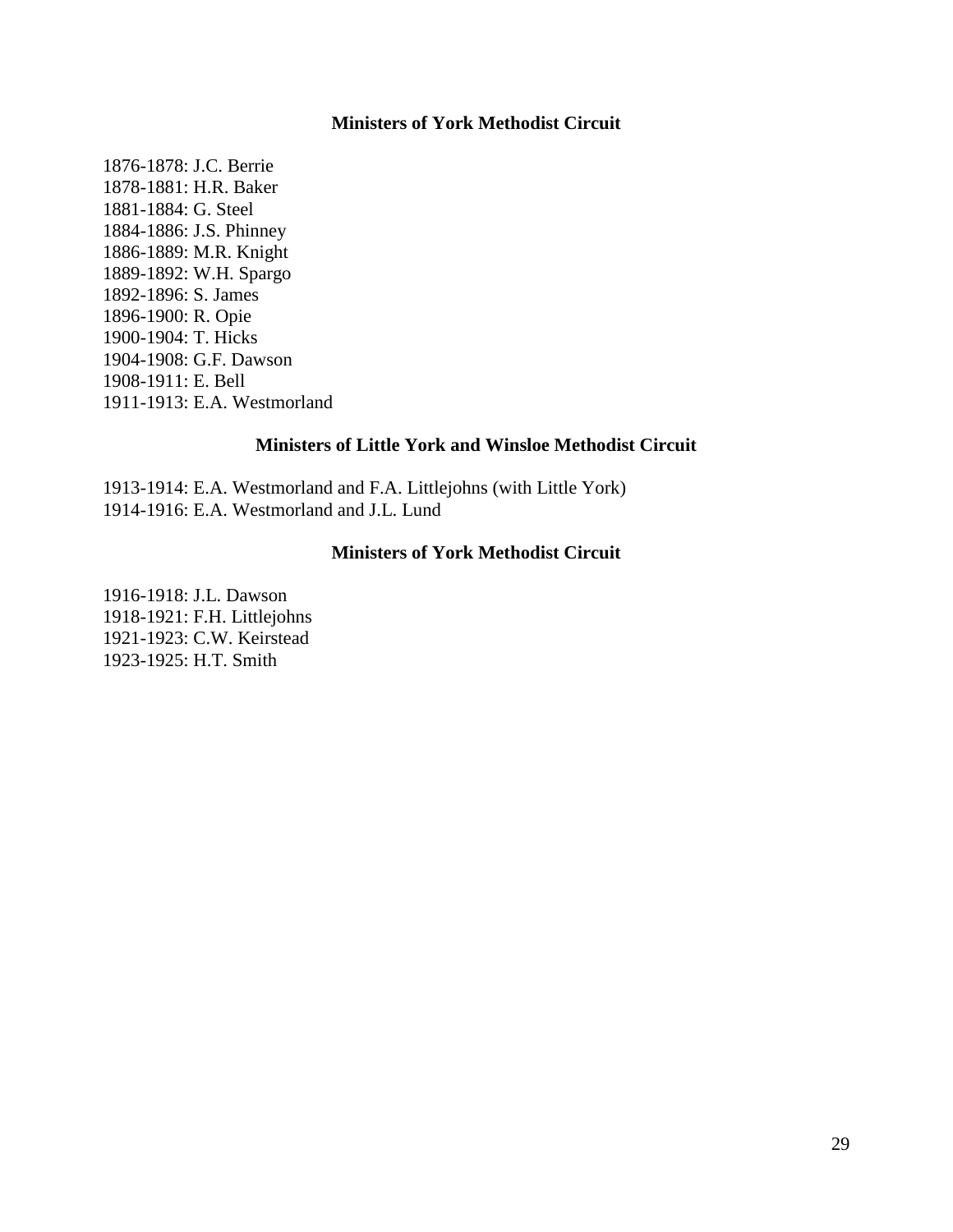## **Ministers of Covehead Pastoral Charge**

<span id="page-29-0"></span>1925-1954: Thomas A. Wilson 1954-1957: Norman R. Green 1957-1960: W.H. Forsythe 1960-1962: A.S. Weir (retired supply) 1962-1963: --- 1963-1966: R.H. Baxter (retired supply) 1966-1968: ---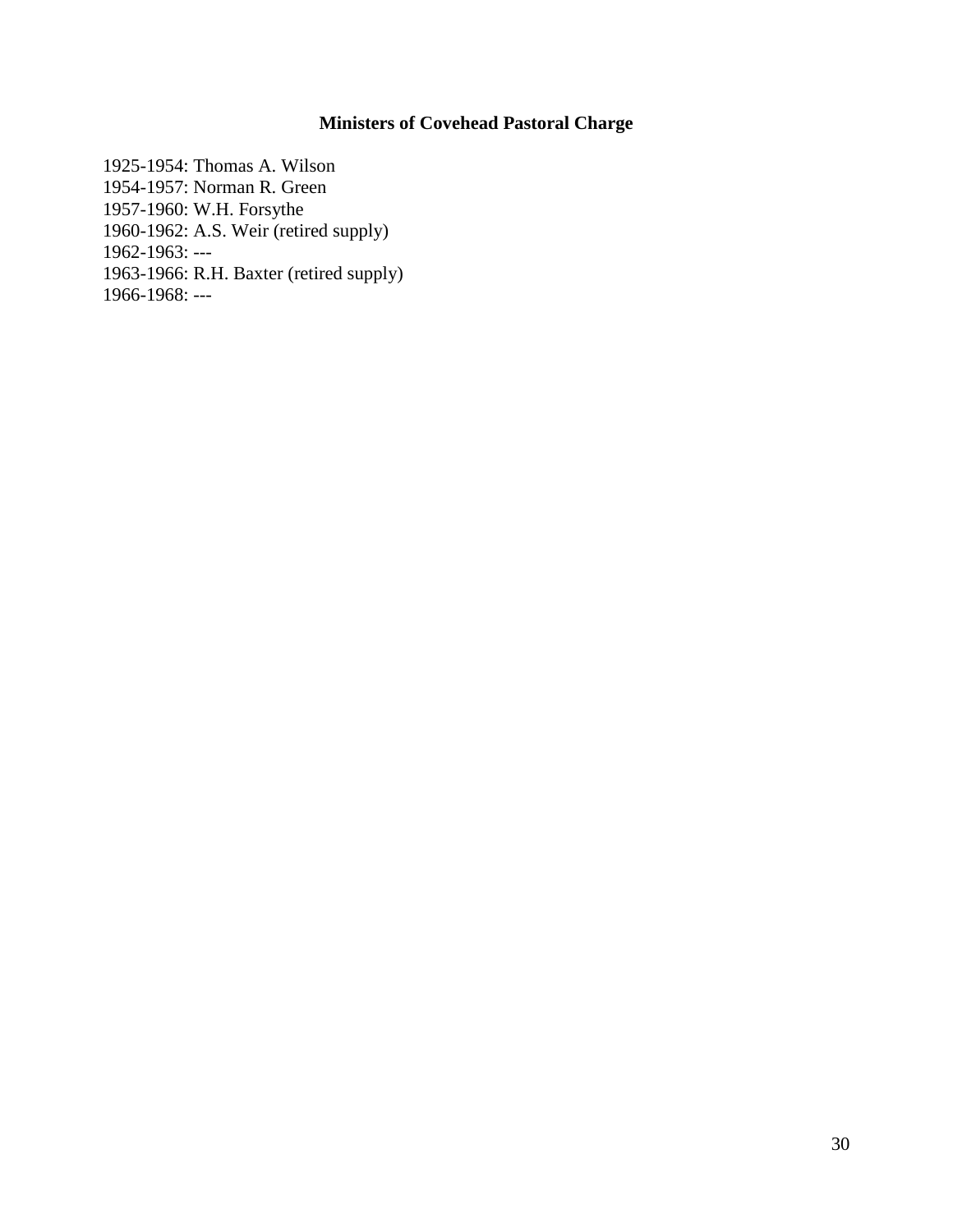## **Ministers of York Pastoral Charge**

1925-1927: H.T. Smith 1927-1932: Frank E. Boothroyd 1932-1938: G.A. Christie 1938-1948: John A. Nicholson 1948-1950: J.H. MacCallum 1950-1953: John Douglas 1953-1958: J.M. Sproule 1958-1959: F.H. Littlejohns (retired supply) 1959-1963: George A.D. Elliott 1963-1968: Frank W. Lacey